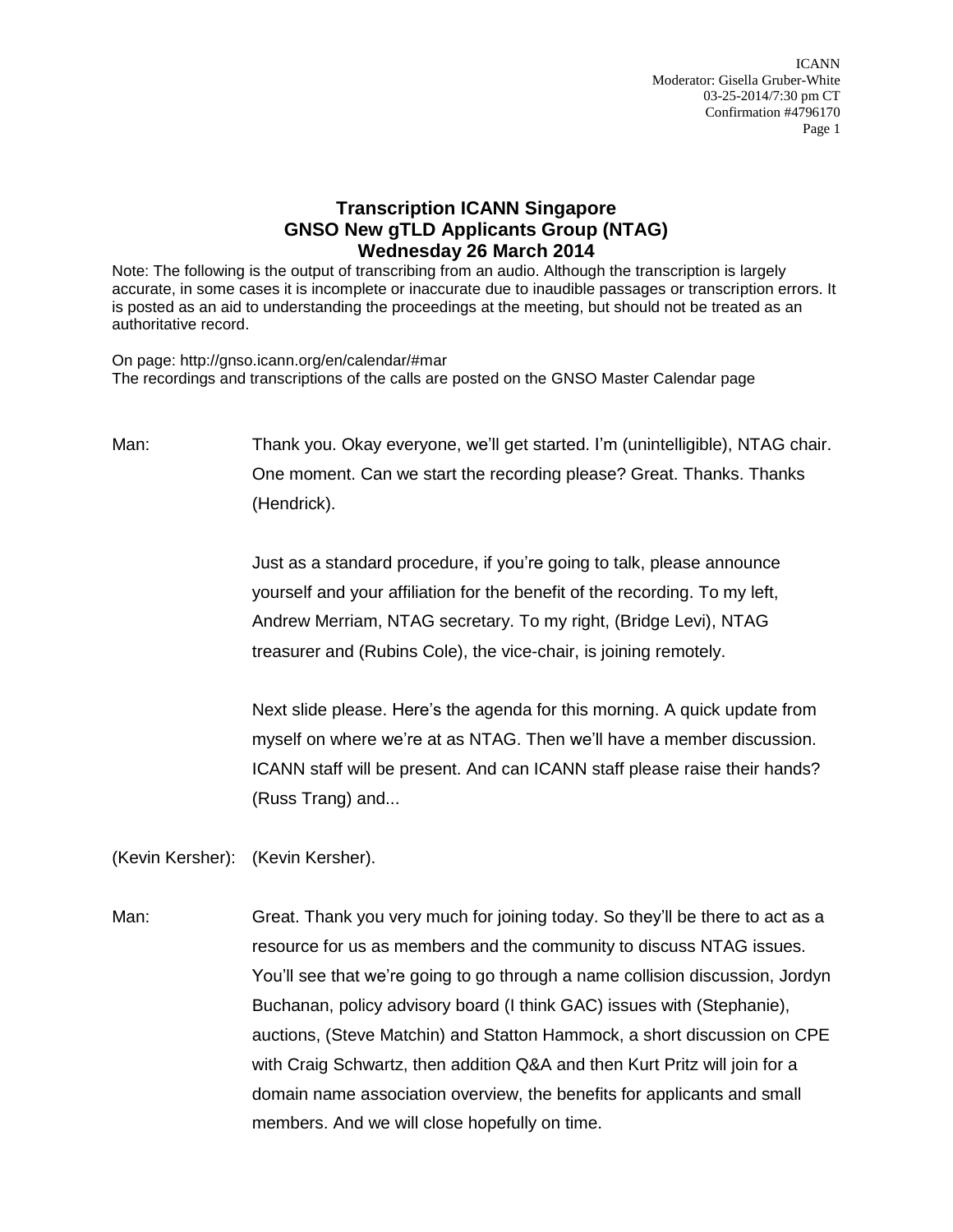Here's the current status of NTAG membership. Next slide please. So we currently have 99 members, 59 of which are voting, and 40 are non-voting. These numbers are in flux because people are joining the OISG all the time.

But to give you a picture that we still have a large and active membership on the NTAG with a bunch of issues still in play. Next slide please. Next slide. There we go. So just an overview of our approach, I just wanted to say that the team has been extremely active.

(Reg), Andrew and (Rubins) have given a lot of their time in the service of applicants. Extremely grateful to them. I think all applicants really should appreciate the hard work that they've all been doing to try and keep issues that are important to us on ICANN's agenda on the generic domain divisions agenda, and be a resource for the community and applicants going forward.

A couple of things we're trying to do are a bit experimental. We welcome any feedback as we go forward. Next slide please. So here're some of the things we've done in the first half of our term to get a (bead) on the membership, trying to hit the key issues for applicants and trying some new things, so again, just keep giving us feedback. I really appreciate it. If you think we're missing policy issues or dropping the ball on things, let us know sooner rather than later.

Next slide please. The last major communication that we had with the GDD was an NTAG letter sent on February 28th. In that was a number of key action items that we requested from ICANN. You can see the status of those here.

Spec 13, still hoping to get some movement on that. Have - we don't have it. No, I'm not going to - no. GAC had - sorry. Today? (Joe Printer), guest, NGPC's meeting today - just to take that one issue off, so.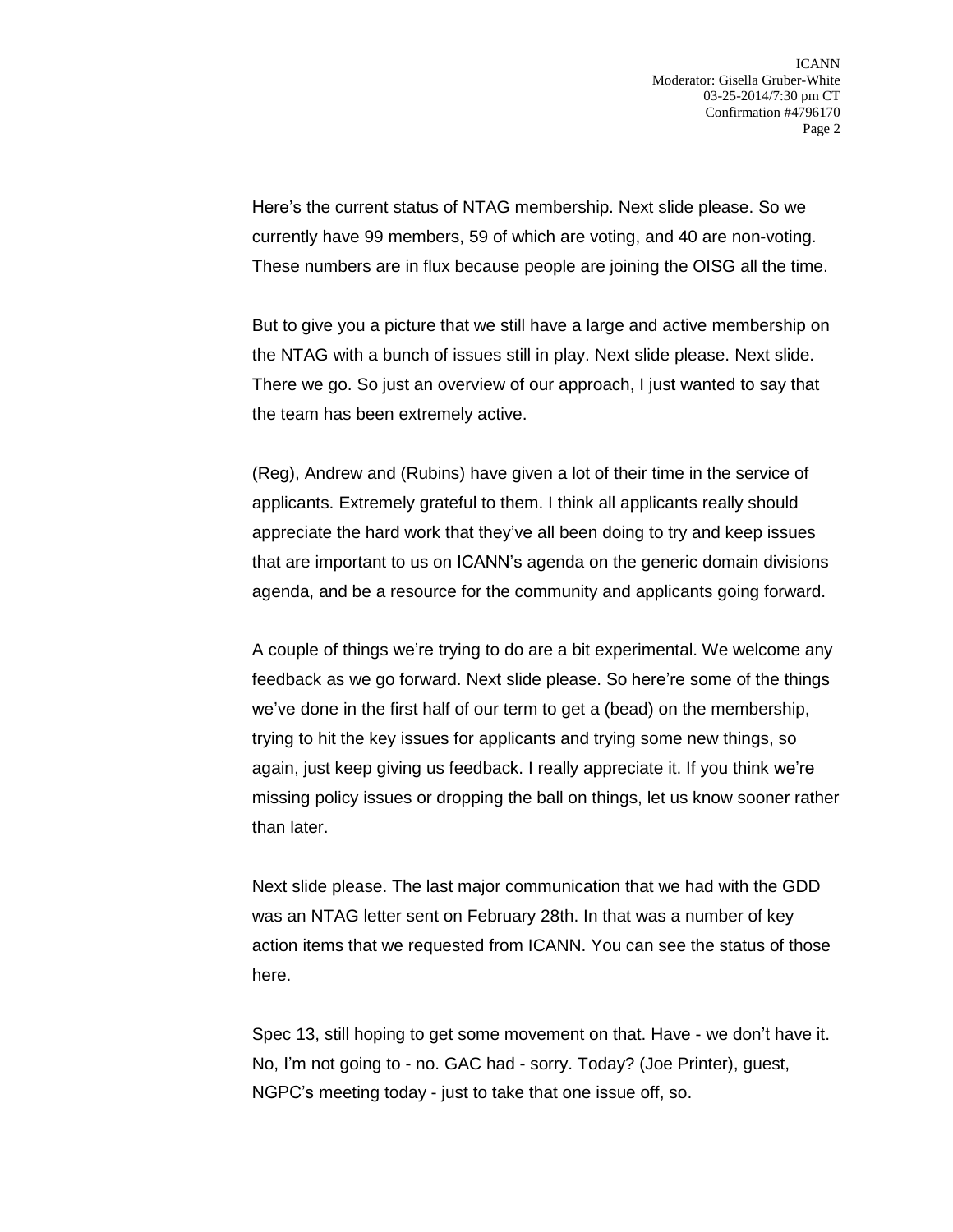Awesome. Appreciate the contribution. Thank you. GAC, category one modified public interest commitments. We believe those are now accessible as contract red lines. So it varies but we'll try and surface those for members. We've got some insurance from ICANN on CPE time periods, so we'll just have to monitor that and look forward to getting performance from them there.

Auction process, there is an ongoing discussion. We'll discuss it today. (Firm) day for auctions, which is great, and name collisions Webinar, ICANN was very responsive in getting that up and running.

Next slide please. So here's the list of the open public comment periods that ICANN currently has, and the comment and reply periods, when they're going to close.

So the - one of the one's that's closing very quickly is the review mechanism for string confusion objection results. We don't have any active dialogue on that yet. So if anyone wants to get something started, they pretty much need to do it right now if they want it to happen.

(IDN) variant TLDs, no discussion there. Not sure how relevant it is to applicants. (Unintelligible) collisions, we'll discuss that today. There's a comment in progress.

Whois accuracy and reporting system, this is something we may want to coordinate with the RYSG. ICANN future meeting strategy, I think this is something that, as you know, a good, sort of citizen of the ICANN community, we should consider commenting on, so I'll encourage members to review that and potentially get a comment together.

IGOs and INGOs access to UDRP and URS, that is an issue that the RYSG discussed yesterday and length and it's important to many registries. So we should keep coordination with them on that.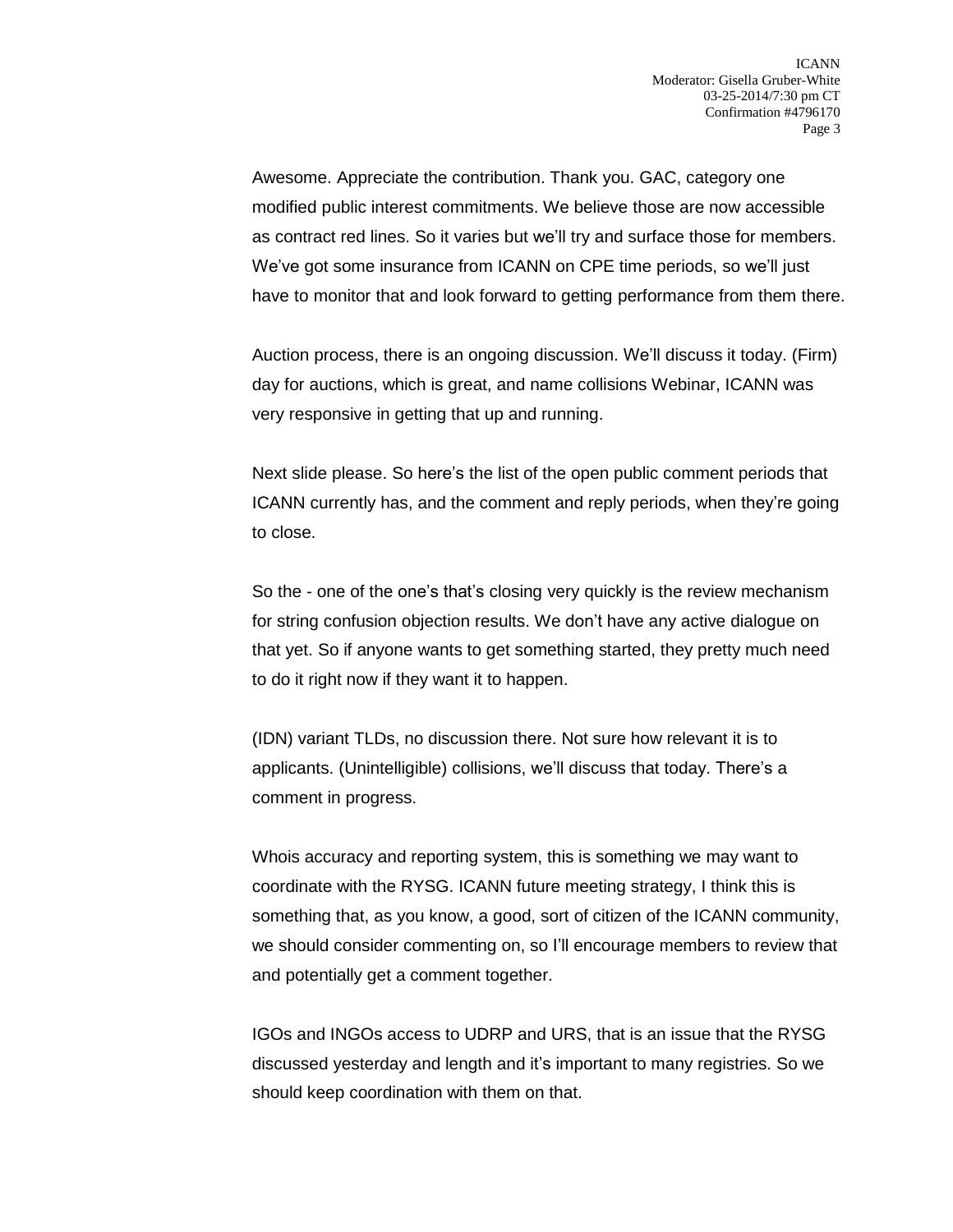The ALAC policy advisory board proposal address is in progress. We'll discuss it today. And the strategy panels, I believe are being sunset, so it's not as relevant. But a lot of information in those, if you feel like punishing yourselves by reading them.

Next slide please. Just a couple of governance issues that I wanted to highlight given that we're at this sort of midterm phase, and the new gTLD program is also proceeding to the (contention) resolution stage of its implementation.

The consensus approach, our auction comment was full consensus comments and a number of points that were reflective of the majority of applicants were left out.

I'd be interested to hear from ICANN to what extent they valued the full consensus comments or would they have preferred to see a broader comment that reflected the majority of members?

In our charter, every effort should be made to arrive at decisions most or all members are willing to support. And there's a question that I'd appreciate member feedback on and engagement dialogue on. For the NTAG does consensus mean most or all? And if it means most, what does most mean?

We should think about those thresholds because it impacts our ability to communicate with ICANN and with others. My feeling is that I think we should strive for consensus but we shouldn't sacrifice information going forward.

We need to be able to provide good quality information to ICANN on what most applicants support. Next slide please. NTAG and RYSG, you can see from the first slide that I posted that there is now, I think, considerable overlap between the work of the membership and the RYSG, the registries group and the NTAG.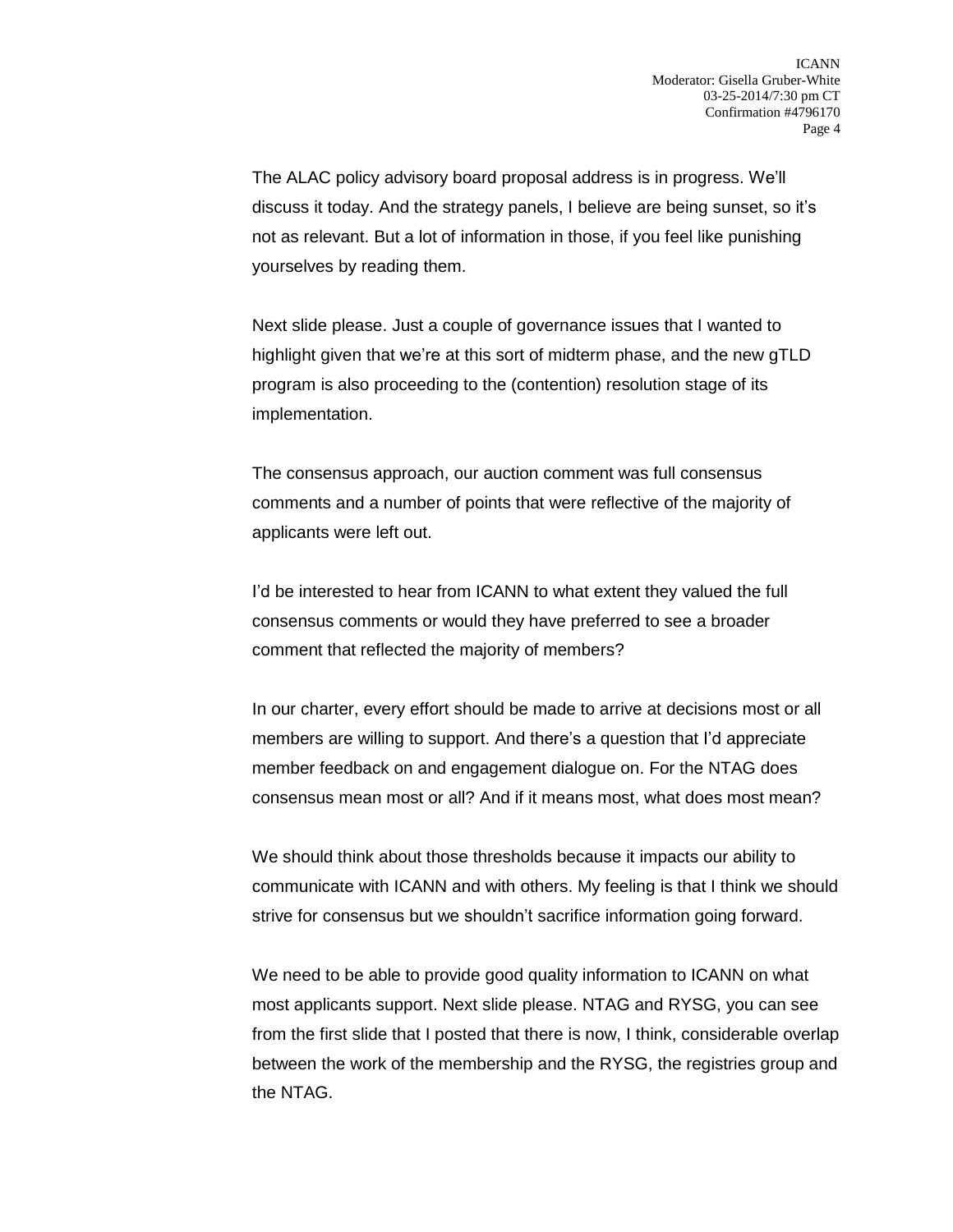And one of the things that I'm conscience of is making sure that we don't duplicate workloads for people so that people are doing the same thing twice in different forms. NTAG needs to stay focused on application related issues.

Also I think those issues are likely to become less contentious. NTAG may transition into more of a monitoring and watchdog role over the GDG as these various policy issues begin to sunset.

And in general, it would be great to get some feedback from applicants on what they think the future of the NTAG should be. By London, I'd like to have a plan in place for the transition of NTAG and what it should be focusing on.

Should we continue to be active as a resource for applicants in the next round as a resource for a retrospective role for others in the community to draw on our experience and doing the policy development that will be needed for the next round?

So let's discuss that and find a way to keep the workloads down for applicants as they start launching registries and also make sure we reflect those that are not yet registries.

Next slide. So onward to London, you'll see some of the things that we're going to focus on. Again, welcome your feedback here and I think there's an opportunity for us to do something big at ICANN (50) in London to really represent the feelings of applicants in this 2012 round.

I've heard, through the grapevine, what (Ken) is (keen) to showcase the lessons learned from applicants and I think we should be excited to participate in that discussion. With that - I'm slightly late - I will turn over to (Reg) to start the body of our meeting. Thanks everyone.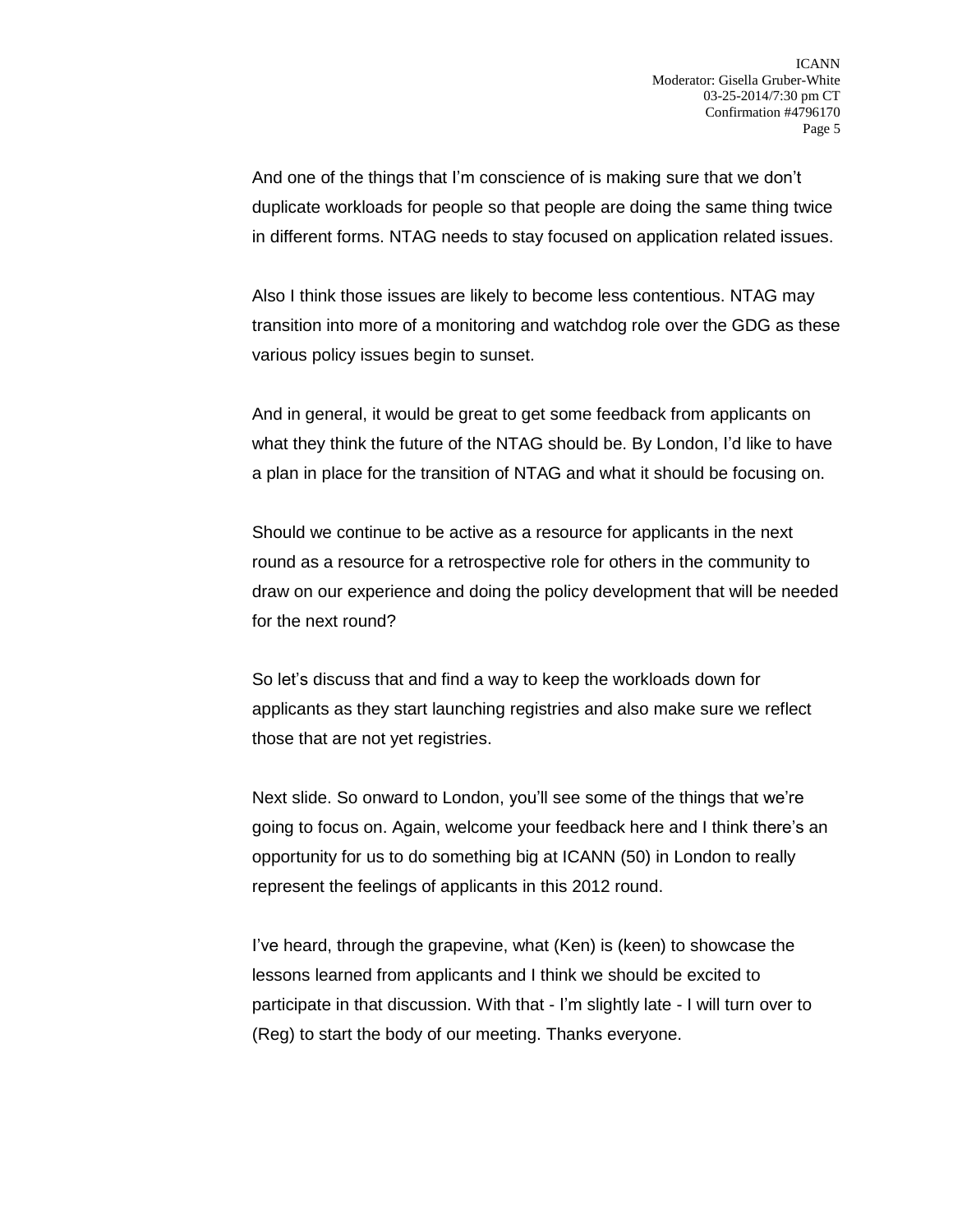(Reg): This is (Reg) for the transcript. (Unintelligible) from (Minds and Machines). And the first thing that I have on our agenda for this section -- I don't have slides -- is the...

Man: Next slide, please. Sorry.

(Reg): Ah, I guess I do have slides. Is a name collision update from Jordyn and/or (Rubins). Are either Jordyn or (Rubins) available?

Jordyn Buchanan:I'm here. This is Jodyn Buchanan from Google. I don't know if (Rubins) is on the line or...

(Reg): He's in the chatroom.

Jordyn Buchanan:Doing his usual chat working. Yes, all right. So that'll be slow if we wait for (Rubins) to type and us to speak out on the record so why don't we start with a general update.

> As everyone knows, the draft report by JAS advisors was published recently and the public comment period for this has been open. Both ICANN staff and Jeff Smith from JAS advisors has been very available to answer comments and engage with some dialogue about the initial report in recent weeks.

At the - there's a Webinar on inclusion a couple weeks back. There was an update in the new gTLD program updates earlier this week and then there was a standalone session as well as an update in the registry stakeholder's group yesterday.

So we've had lots of chances to talk with (Francisco) and Jeff, both of whom are here again today. The deadline for public comment on (name inclusion) is the end of the month, March 31st, so we have actually a fairly small window.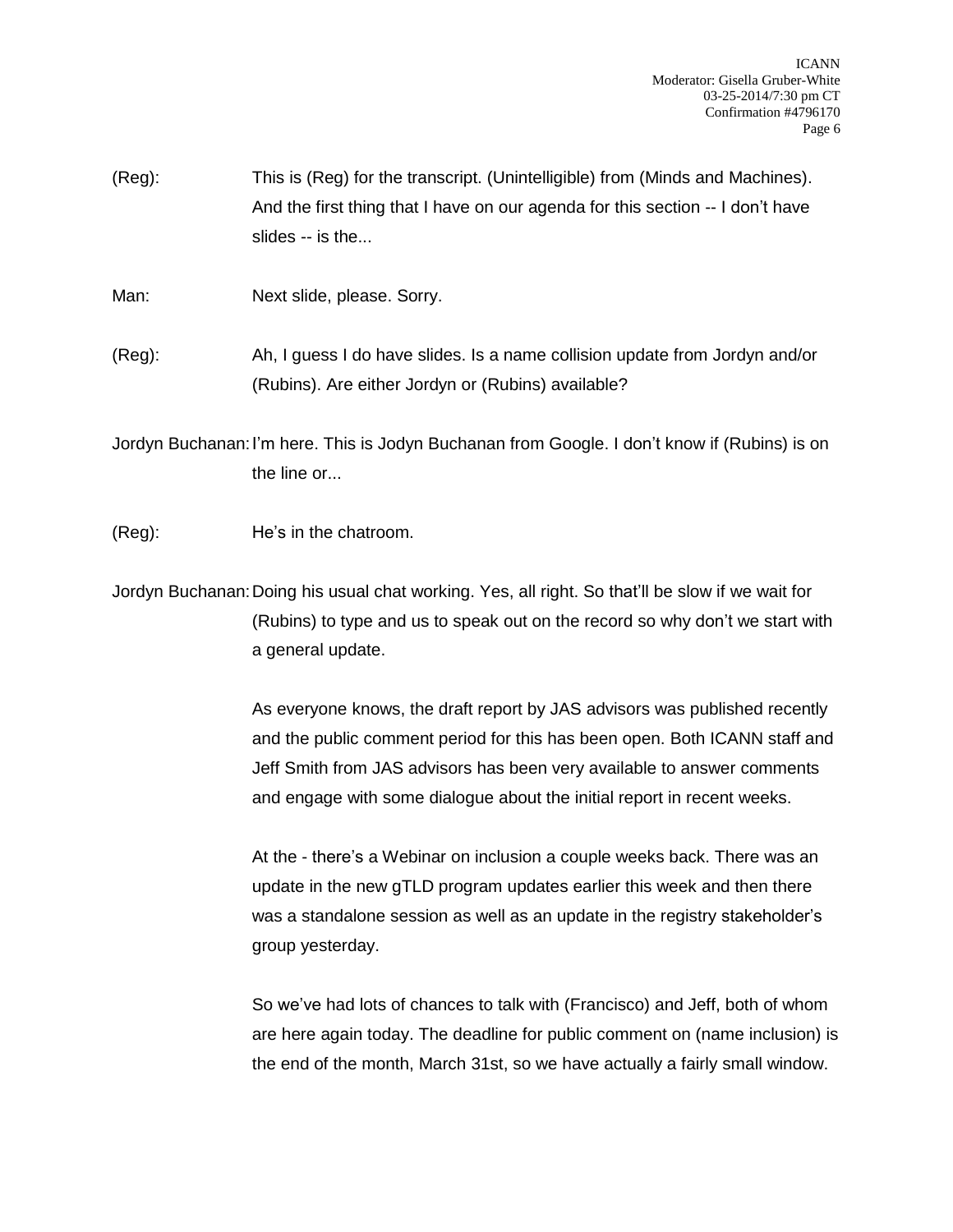And we have - I think there're three general (buckets) of points that we are likely to make as part of an NTAG response. I think at least two of the three of them, there's still some discussion around and we probably need to settle on a perspective - and maybe want some discussion today.

So at a high level, I think, the three buckets are - there's a timing issue around the proposal and the draft report to do what they call controlled interruption of intentionally breaking anyone that has a - that is using the names.

That is currently proposed to lapse for 120 days after delegation and considering that currently, it takes about 60 days from contracting to delegation in the best case, that means for most applicants, it would be a change from today where you have to not add additional names to the (zone file) other than (Nick) dot TLD for 120 days in order to resolve potential certificate collision issues to 180 days for the combination of the delegation dates plus the additional 120 days proposed by the draft report.

So we've heard three, I think, general categories of response on this point. And those is (worry for) applicants because many people don't view it as either necessary or reasonable to incur an additional 60 days away but before being able to use the names.

I think some applicants, including myself, thought the initial 120 days was overly cautious for most TLDs, so adding an additional timeline as well really impedes the opportunity to use, promote TLDs and, I think, gets in the way of program linking for tenants that would be helpful in making applicants aware of sunrise and so on.

So there's some tension between the ability to effectively go to market and this proposal. So the three sort of general classes of solution I've heard to this - and it's probably worth some discussion here today as to what we, as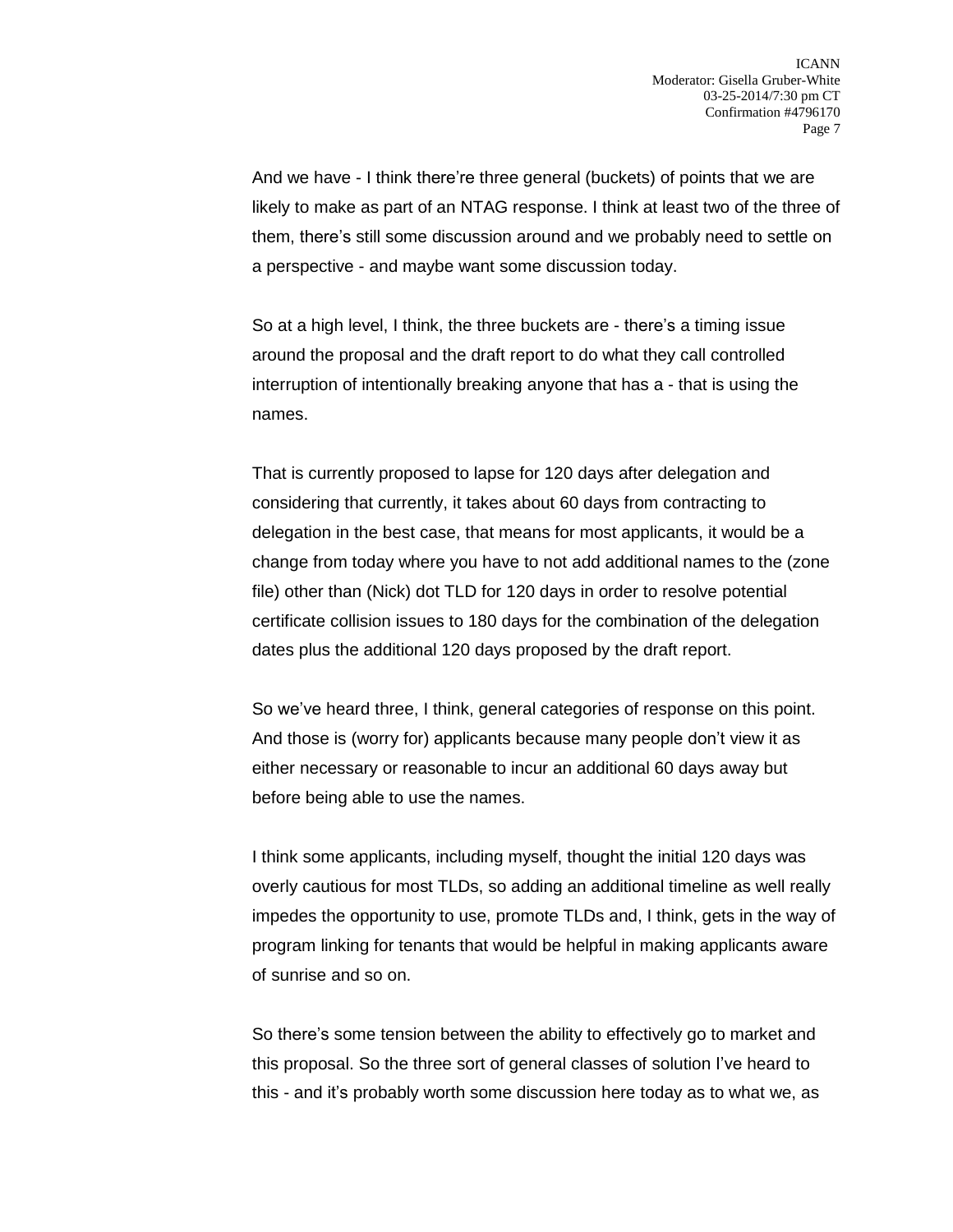NTAG should advance are, Number 1, just shorten the 120 days to some shorter period.

The JAS has reported - Jeff Schmidt, himself, has pointed out, these controlled interruption periods and other contacts are usually somewhat shorter than this in the 30 to 90 days. Jeff Neuman pointed out in the short code service, it's 60 days I think.

So, you know, one approach we can take is just say that's longer than it needs to be and we can shorten it to something else and still get most of the benefit. A second approach that's been discussed is to essentially just delegate all applied for names that are still in the running now and start controlled interruption on the theory that that would allow sort of the maximum amount of warning possible.

I know, staff, at least, have expressed some concern about, you know, both route scaling and the fact that there are some applicants that may not proceed to delegation, would get delegated under that scenario.

And then the third possibility is just to - at - almost simultaneous with contracting to (tell the aids) to start naming - start controlled interruption at that point which would at that - which would then allow the 120 days for the certificate collision and the 120 days for the controlled interruption period to essentially toll simultaneously.

And I think that hasn't been fully vetted by staff or others that, I think, (Francisco) yesterday suggested that might be something worth discussing further as well.

So those are the three possibilities I've heard on timing. I'll jump to the other two topics really quickly and I think that's the one that's worth the most discussion to come back to.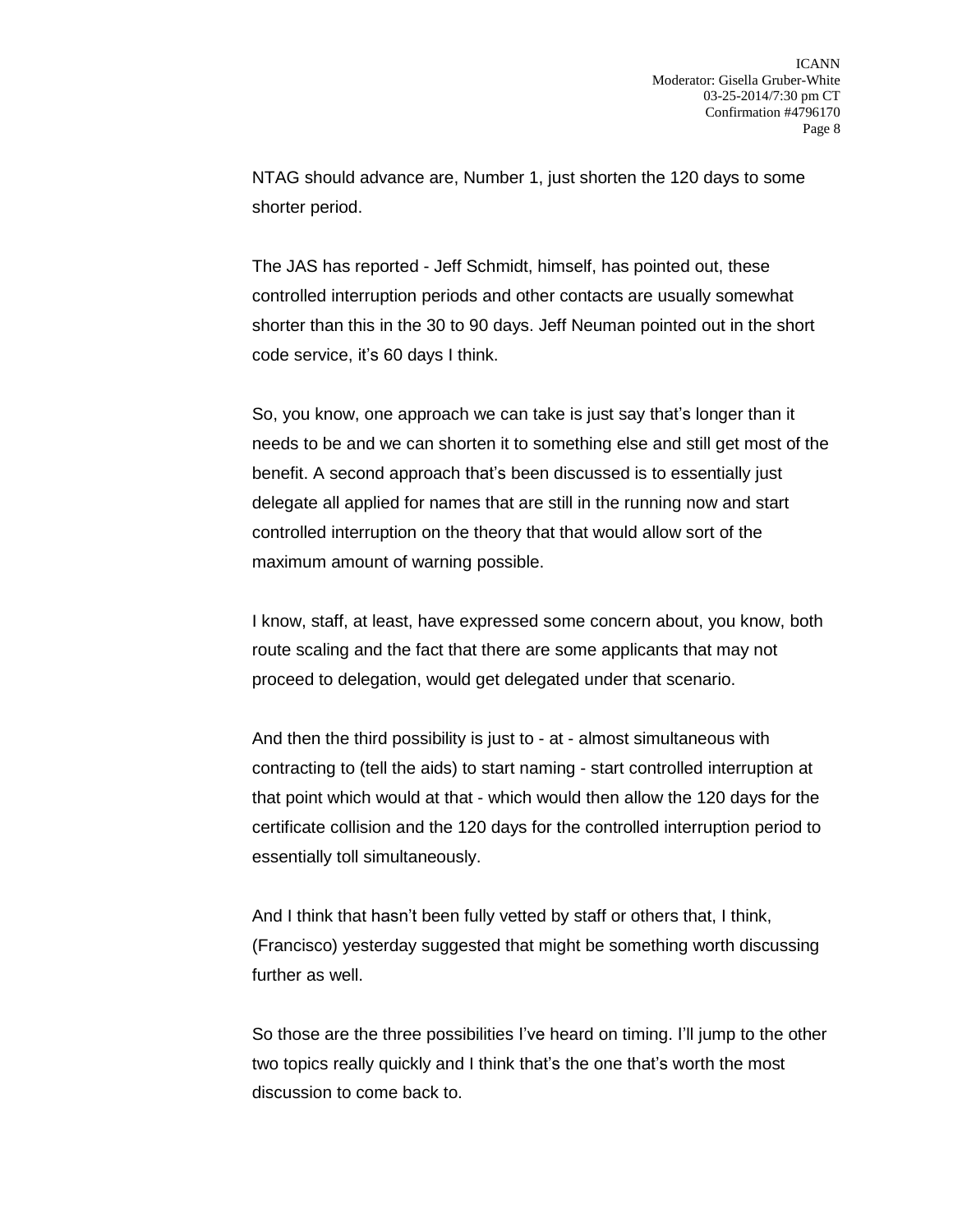The second issue that we are considering including in an NTAG comment are essentially - is the correct approach for controlled interruption to use wildcards or to settle on just using the SLD block lists that were developed for the alternative path to delegation and using individual host entries for those to perform controlled interruption on the theory that that is the suggested approach for names that have used alternative path to delegation and it seems to be good enough for them.

So it might be good enough for other TLDs as well. Then there's no technical concern about possibly using wildcarding and in addition, presumably it'll allow registries to operate in the rest of the name space that wasn't affected by the SLD block lists.

So that's the second point I think that's under consideration in the comment and then the last is some discussion around corp mail and home and whether they need to be currently reserved as the comment suggests.

I think personally the correct approach here is probably simply to suggest that this isn't actually a topic for under ICANN's (remit) and that that's a - the IETF would actually be the one conducting such a reservation.

And so ICANN (should put) those TLDs on hold pending a discussion in the technical community as to what, if any name, should be reserved and then if there - if ICF were to reserve any of those TLDs for internal usage, then ICANN could, at that point, make the decision to not allow applicants to proceed under those TLDs. So that's a rough summary, I think, of where we're heading. Maybe if (Rubins) is on chat, if I'm missing anything, he could (call in).

Woman: So I just gave him the call in information because he couldn't find it but I don't know if he has actually called in or not.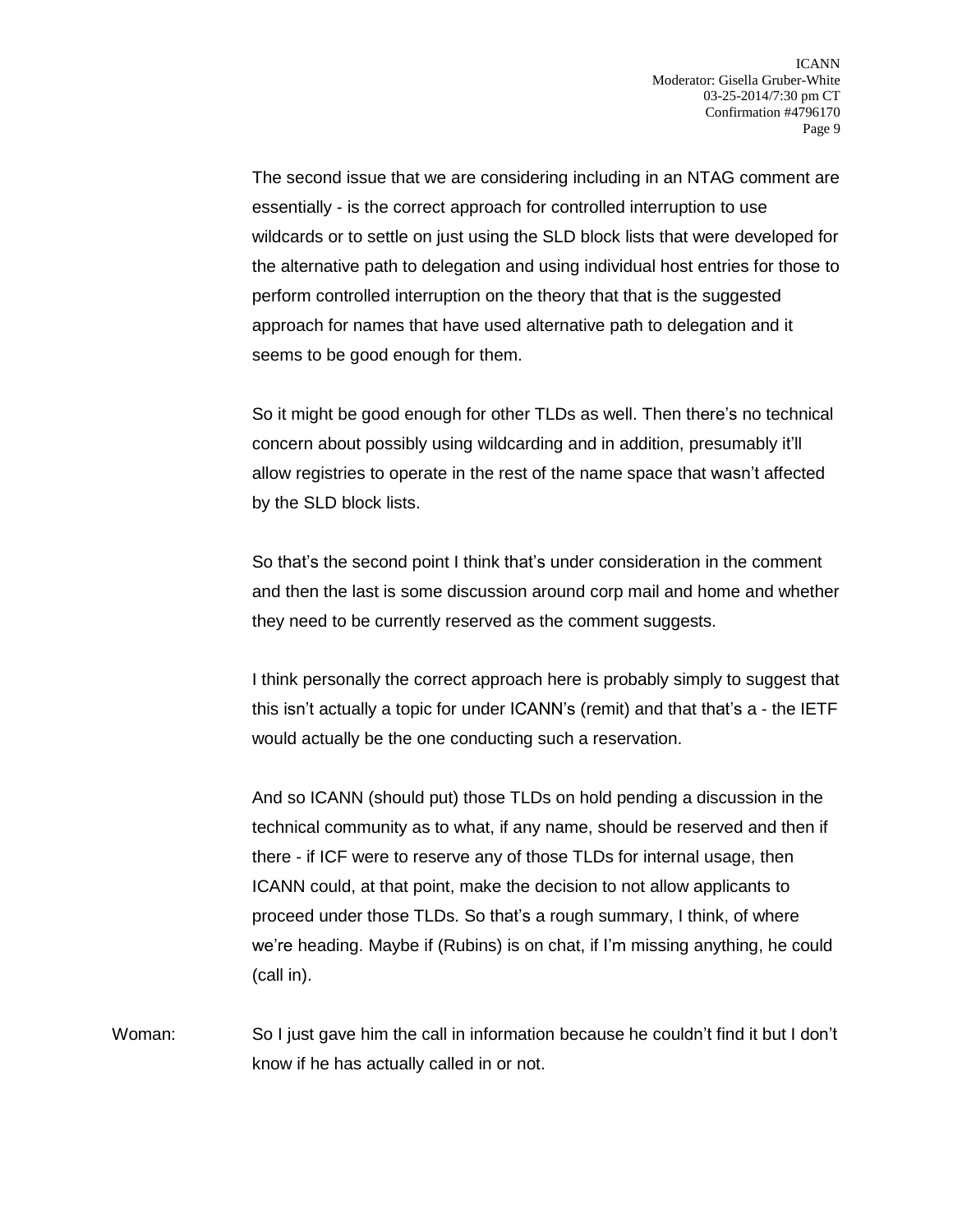- (John): Oh, maybe we won't wait for (Rubins) then. So I guess maybe I'll just start first off and (open the) call, are there other points that people in NTAG think ought to be included in potential communication? And it looks like (John) maybe thinks there is, and (Jeff).
- Man: Okay, yes, one point we raised and should think about is which category of our TLDs or our applications fit into which plan. So do you fit in the old plan, the grandfathered plan, if you will, or the new plan?

And what's that trigger point? So from the proposal perspective, as soon as the board approves - let's say the effective date is May 1st. If you signed your contract on April 30th and you're not delegated yet, you'd be under the new plan.

Whereas we might want to argue - and certainly we will argue - that anyone who has signed a contract before the new plan is approved, should be grandfathered into the old plan in that you sign a contract with the right to file this alternative plan with the blocking, the (unintelligible) and then, you know, blocking certain names and then we (put it) with the others, that grandfather should be permissible in that we not exclude those applicants, especially ones because, you know, obviously there's this backlog that we talked about - the GAC category one, ones, the dot HIVs and others who've been held up for so long they've now signed the contracts.

They should be allowed to proceed under that existing plan that, quite frankly, many of us have already proceeded under and that should continue until the board approves a new plan and then changes those contracts essentially.

So I think we might want to argue for a grandfathering of the - of TLD applications that have signed the agreement prior to this new plan being implemented. Thanks.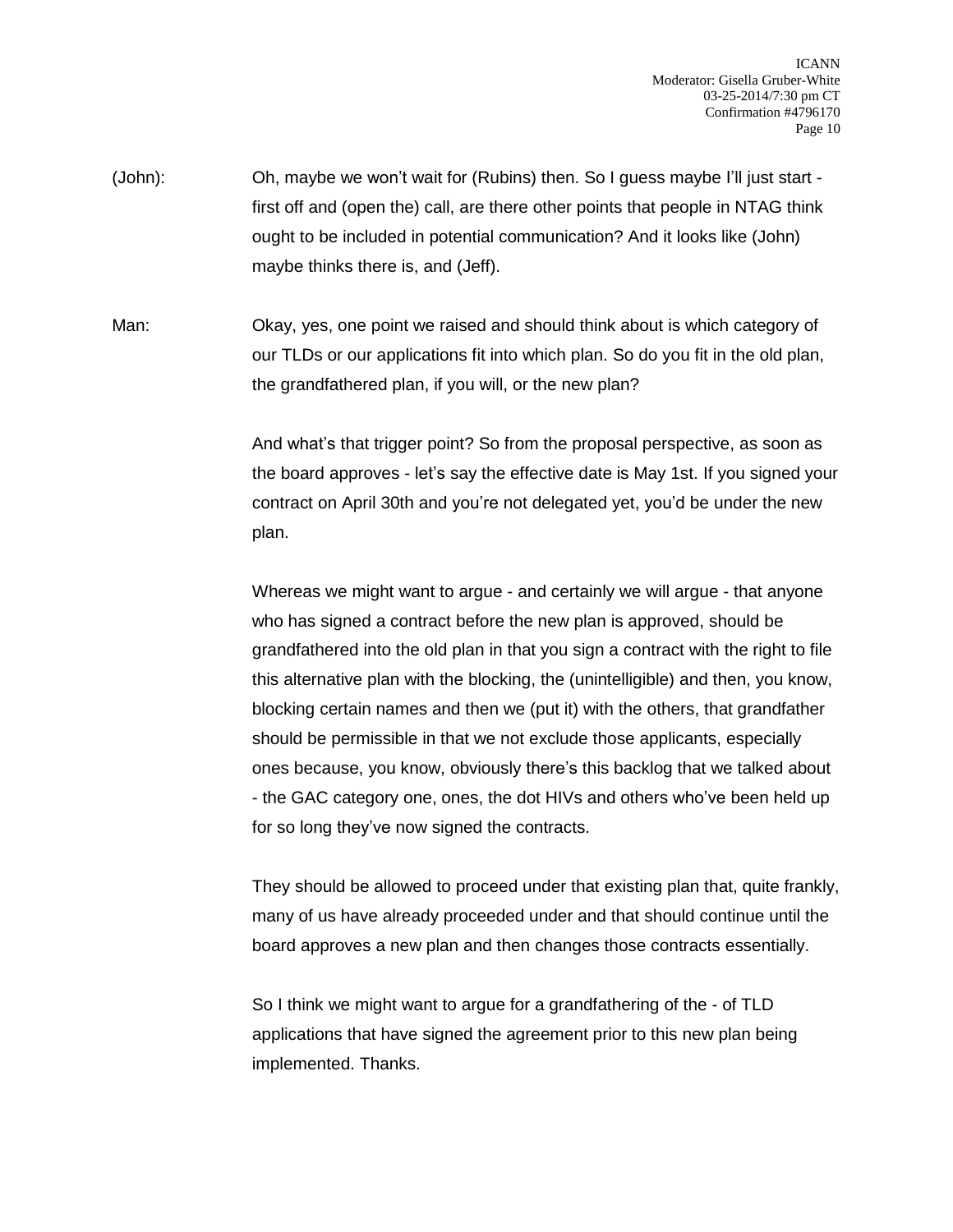Jordyn Buchanan:Thanks (John). Yes, you did raise that topic, I think, in the session the other day. And (Francisco), I think, responded at that point that ICANN's view, at least right now, is that the current contract contains provisional - while we might switch the new client at any time, so that's what they would prefer to do it sounds like based on the current (case).

- Man: (Unintelligible).
- (Francisco): (Francisco) from (unintelligible). Yes, we think the proposal for controlled interruption is a superior approach than (this on the block list) and we would prefer to use that as - once it's available.

Man: Right. But do you take into account the contractual requirements you have with the folks who signed the contract but permits the existing plan? I understand you prefer the new plan because that's why you approve it, right?

> You don't approve a new plan if you don't think it's superior. But the question is, can - is there a reason why ICANN wouldn't honor its contractual commitment to applicants of signed contracts prior to the new plan being approved?

- (Francisco): So, I'm not alone here but my understanding is that once the framework is finalized and approved, that is - that will be the requirement for those that have signed a contract. They will have to implement the framework rather than the old (delegation) approach.
- Man: Okay, hol- okay, (Sirus) wants to jump in and then (John) has a comment and maybe (I do) as well.
- (Sirus): Thank you. I'm (Sirus) (Unintelligible) with ICANN staff. This is a reasonable point that you raised, (John). Let us take this back, evaluate it and meanwhile, I would suggest that you submit that as a comment during the comment -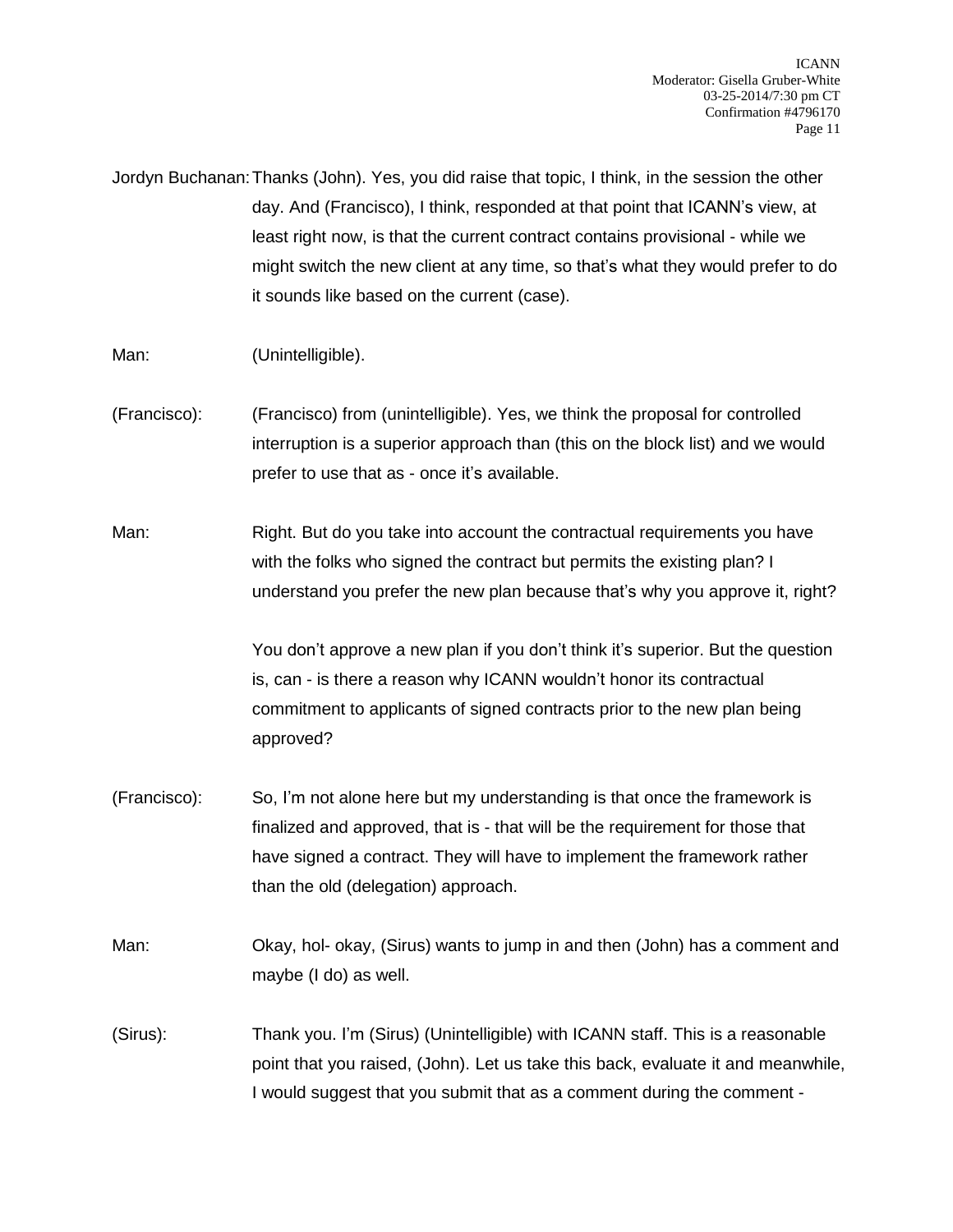open comment period. And then ultimately collectively we'll decide on the best (way) forward. We'll definitely take that into consideration.

Man: And then, (John), is your proposal that depending on when you'll sign your contract, that is the plan you would use or would it be an applicant's option as to which of the two, like, will you use the alternative path of delegation, just the alternative path of delegation or the finalized plan?

(John): Yes it's currently under the applicant options...

Man: Please remember to announce yourself.

Man: I'm sorry, (John) is back and forth but there are people in the (same room), so.

John Nevitt: John Nevitt, donuts. Yes, I think the current plan permits that option for applicants so that shouldn't change it in any way. So if, to (Francisco)'s point, if the applicant thinks the new plan is superior and only wants to work under the new plan, that's fine. That's great. I think you'd be happy and I guess that applicant would be happy. But the applicant that wants to work on the full plan that's in their contract, they should have the right to do that.

Man: Okay, thanks, John. (Jeff) has a separate comment.

Jeff Neuman: I mean, do you have something to add onto that one? Okay, this is Jeff Neuman with Newstar. (Unintelligible) made a proposal on the NTAG (list) and also I discussed yesterday at the registry stakeholder group where (it relates) to the shortening on the 120 day period.

> And I know that Jordyn was going on kind of the rationale for why to shorten the period, and everyone prefers the approach - not everyone but I guess not necessarily ICANN - but everyone that we talked to likes the approach of putting names into the route as early as possible to do their controlled interruptions provided that there could be some accommodation for the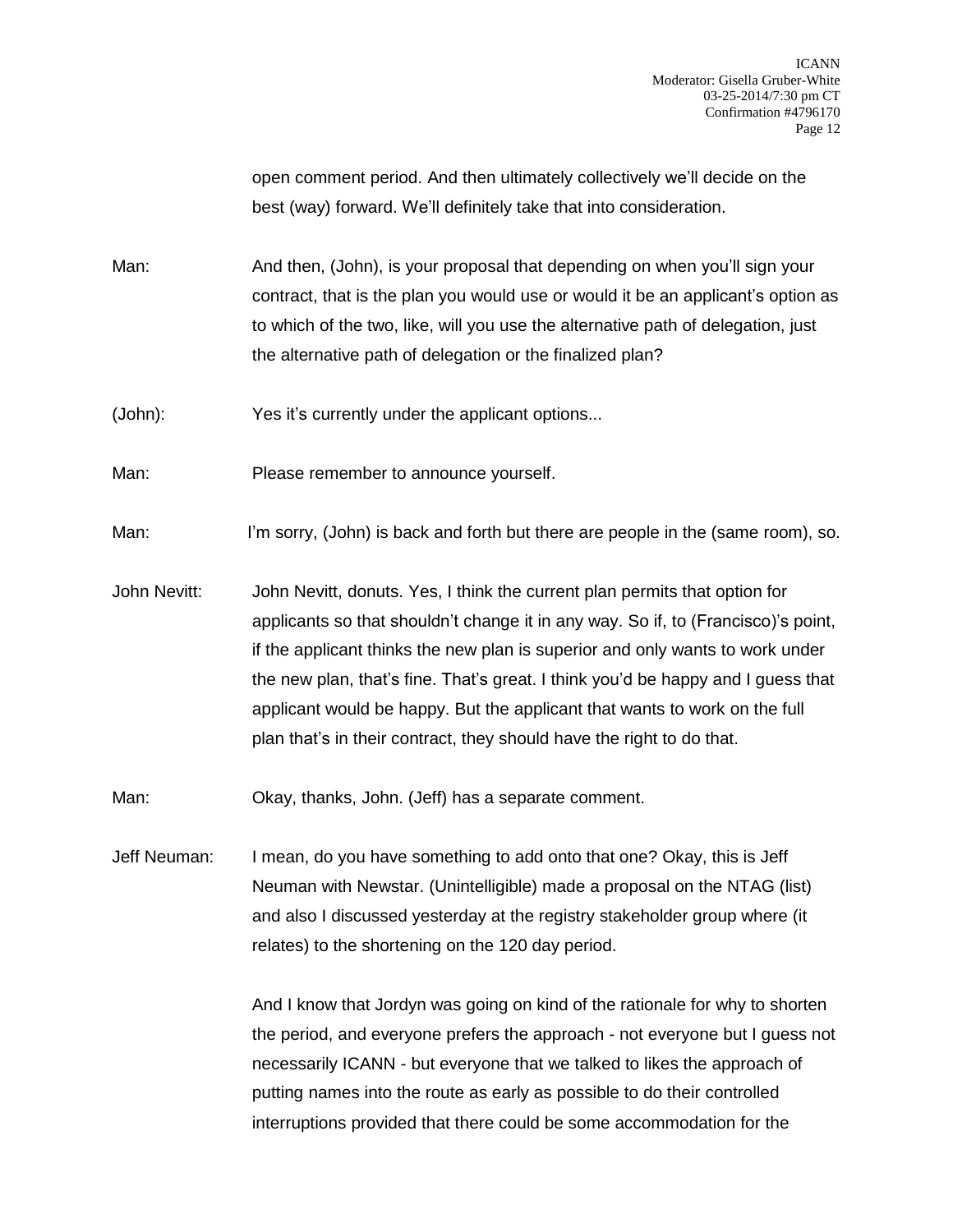thousand - no more delegations that 1000 per year, assuming we can fit that in there and get everything at once.

But if we can't go that approach because there're difficulties we don't know about with the whole (Iana) process and getting things to route, whether that's got to go to the (how it goes to) the Department of Commerce and if there're processes and procedures for (Iana) to do that with the Department of Commerce and, you know, it could be a whole bureaucratic mess that we just don't know anything about because we just don't have complete insight into that process.

If that's not going to work, then my proposal was we keep the 120 days from the date of contract signing to deal with the certificate authority issue and giving notice - enough notice.

But instead of doing 120 day controlled interruption period from the date of delegation, you separate kind of the issues of detection of the issues from the mitigation of the (new) collision issues.

And basically what you say is, it should be the greater of 120 days after contract signing or 30 or 45 days -- it doesn't matter which one -- from the start of the controlled interruption period because we don't all agree, I mean, you go around the room.

If you start controlled interruptions, if you're not going to notice a problem within 30 or 45 days, chances are you're not going to notice it within 120 or 365 days, it doesn't really matter.

So if you basically have that controlled interruption period of 30 to 45 days, and then if there're any reports made to ICANN that fall within the category of the standard that was set of - and I'm always forgetting this - (Jeff) help me out - the...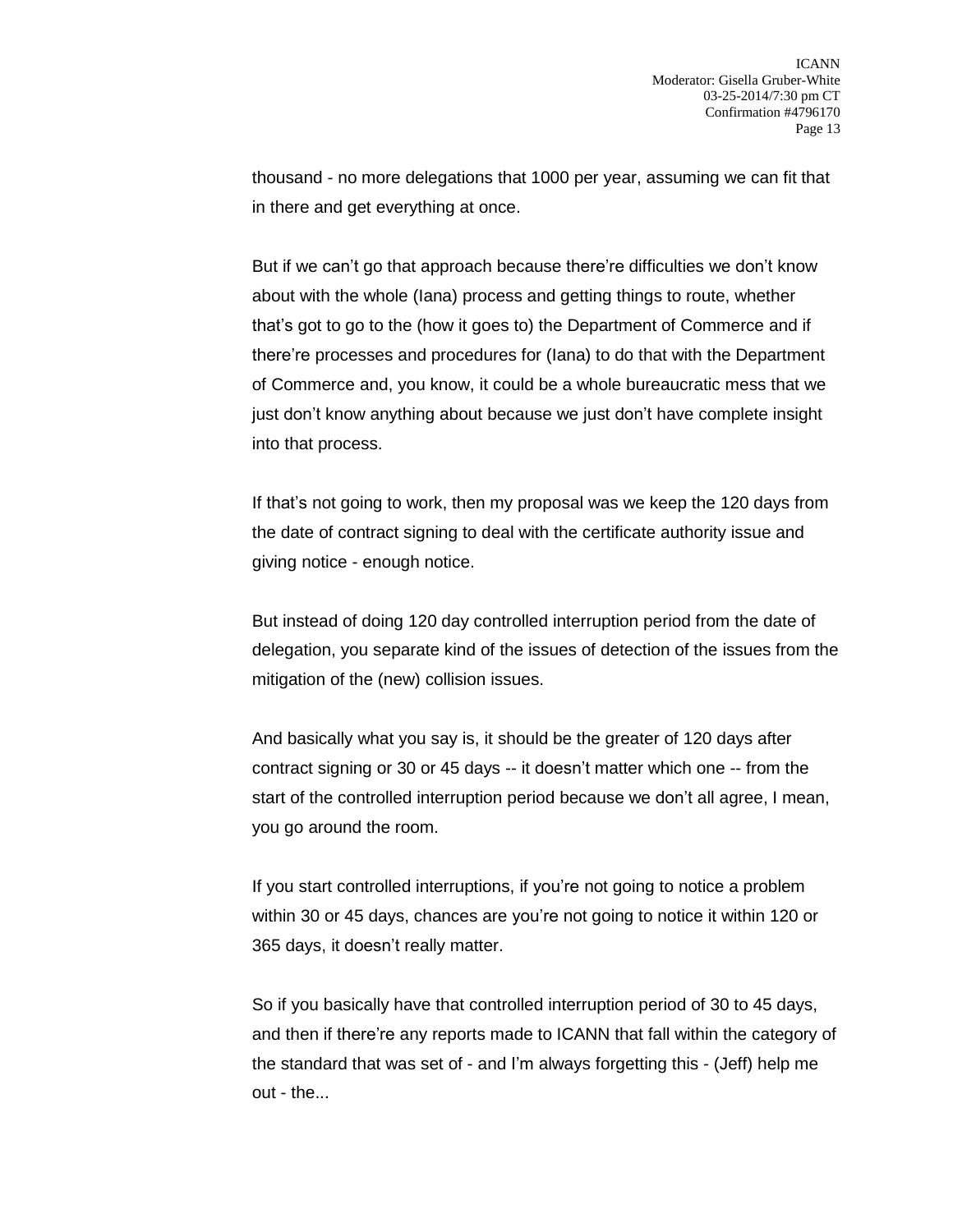(Jeff): Clear and present danger to human life.

Jeff Neuman: Human life. Yes, clear and present danger to human life. Thank you. If that issue is raised and it's a credible one where there's some credible evidence, it's just a low threshold but not too low and people can file frivolous things.

> With any respect to - with any names in the TLD, and you keep those names held back for the full 120 day period, but you're allowed to go with everything else.

> I mean, it fits with every single - it meets all the rationale that everybody has argued. It allows us to move forward on a more quick basis and it just gets rid of this whole notion of 120 days which has got no basis in kind of - what's got little basis in reality.

So that was the first comment I had, that we should consider that proposal. Again, I like the put everything to the route fir- as kind of the first choice but because of the bureaucratic differences.

The second thing I wanted to address is there are some rumblings going on in other stakeholder groups and constituencies that are getting louder and louder about the fact that the JAS report didn't include 2000 pages worth of the data that supports the recommendations.

And there - I understand there are very good reasons behind that. We don't know exactly what those reasons are but there are many groups that are strongly arguing that until those 2000 pages are made available, that they can't, quote, "adequately respond to the report," and they're going to make a plea to ICANN to not do anything until those pages are released and then, of course, wait another 42 day public comment period until they can do that.

My understanding is those pages may not be released until June, July, August. I mean, it's going to take them time to work through that issue. And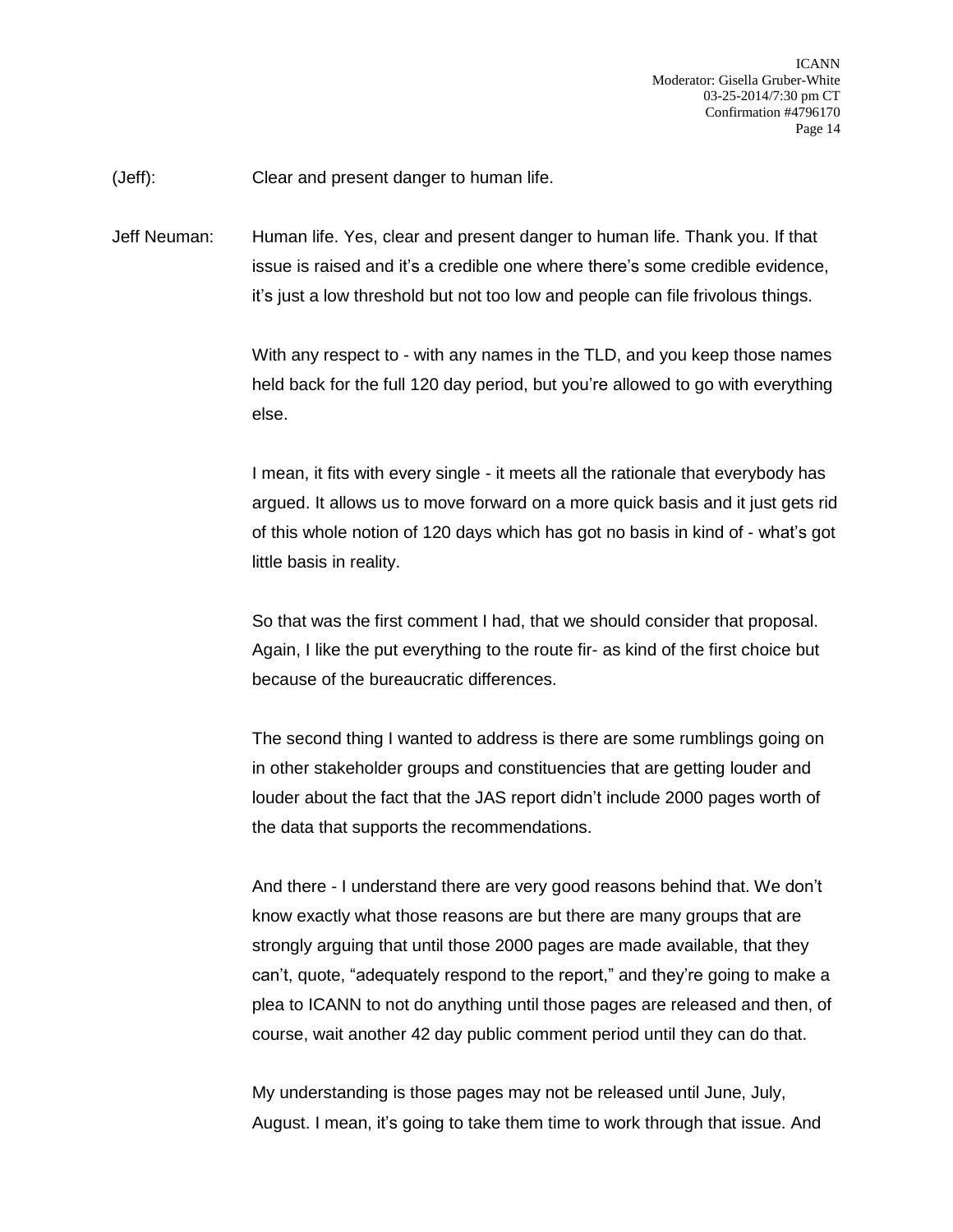so then you're talking about no resolution to this name closing issue until the late fall or early winter of 2014.

We need to be very strong and very firm that we have everything we need in order to move forward with this plan, that the data is just really for the purpose of checking JAS group's map.

And we can assume that their map is done right, that they have the expertise to do this, and that we don't need that for the report. I really, strongly urge us to make a strong comment to that effect because we know the other groups are going to make the opposite comment that everything should wait.

Jordyn Buchanan:All right, thanks, Jeff. This is Jordyn just for - I'm terrible at announcing myself but a quick question on that to overlay with (John)'s comments earlier, it seems like a lot of applicants are as happy or happier with the alternative past delegation as with the proposed JAS framework.

> Let's - hold on. I said a lot. I didn't say Newstar was. I said many applicants are as happy or happier with the new - with the old framework, so it's not clear to me that everyone would be unhappy if we just stuck - you know, if in fact, the process did drag out over a longer period of time. So I'd be sort of curious to hear other input on that particular point. But (unintelligible) briefly.

((Crosstalk))

Jeff Neuman: Yes, again - oh, thanks. This is Jeff Neuman. On that point, I still think they're waiting a - even if we go under that old framework, if we want to release those names from the names below the blockings list, there's still, you know, 120 days of this controlled interruption. I still think we absolutely need to make that comment that 120 days is too long.

> That really all you need is a controlled interruption period of 30 to 45 days, again with the caveat, if there're any reports on those names within the 30 to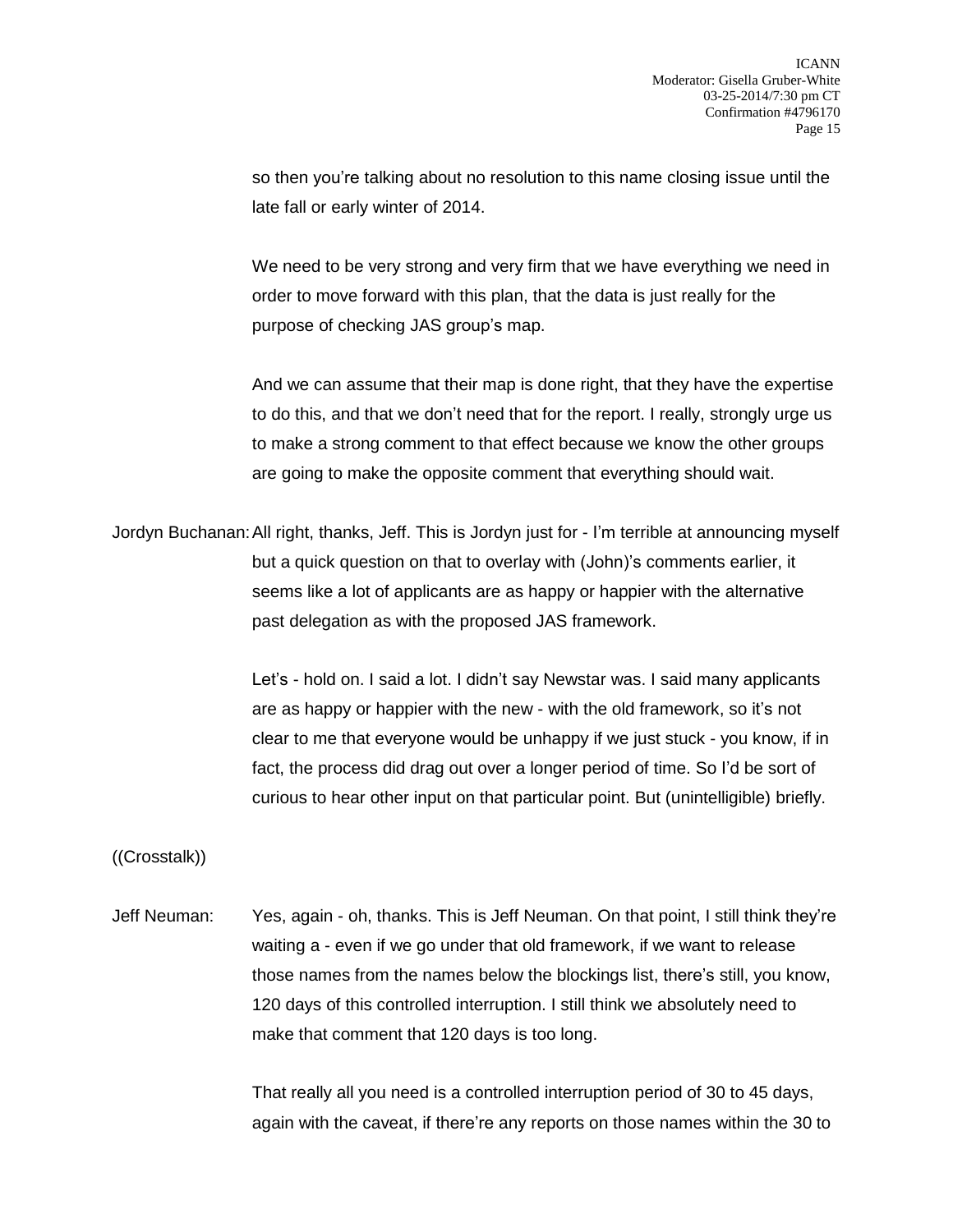45 days and you see credible evidence that there's a clear and present danger to human life, then those names would get kept on this block list for a little bit of time. But I don't think we can just say that we prefer to go under the old regime. I think we still need to make the comment on the number of days.

Jordyn Buchanan:No, I'm not saying that we would prefer the old regime. I'm saying some people might not be particularly bothered that it takes another six months before the new framework's put in place.

- Jeff Neuman: Well, if it takes six months for the new framework to be put in place, then we can't release any names on the name...
- ((Crosstalk))
- Man: That block list for six months plus another 120 days.
- (John): This is (John). One point that we're I haven't heard much discussion about the 25 TLDs that are just totally blocked and obviously those applicants have a huge incentive of getting the new plan in place so those could be released.

Jordyn Buchanan:Okay, thanks, so (Maximo) and then Craig.

(Maximo Global): (Maximo Global), (unintelligible). Two small questions. First, why don't we just apply these (unintelligible) at least to those domains from the block list when they're required?

> For example, someone wants the domain, then (the counting) period starts. You have 120 days to mitigate but you don't affect the other domains. It's (simple) when (this includes) interest of both types.

> The second question, if the plan to have a (unintelligible) for 120 days is approved, then the (chosen) delegation date from the registrar agreement actually the registrar agreement side of that, our fees start from the point of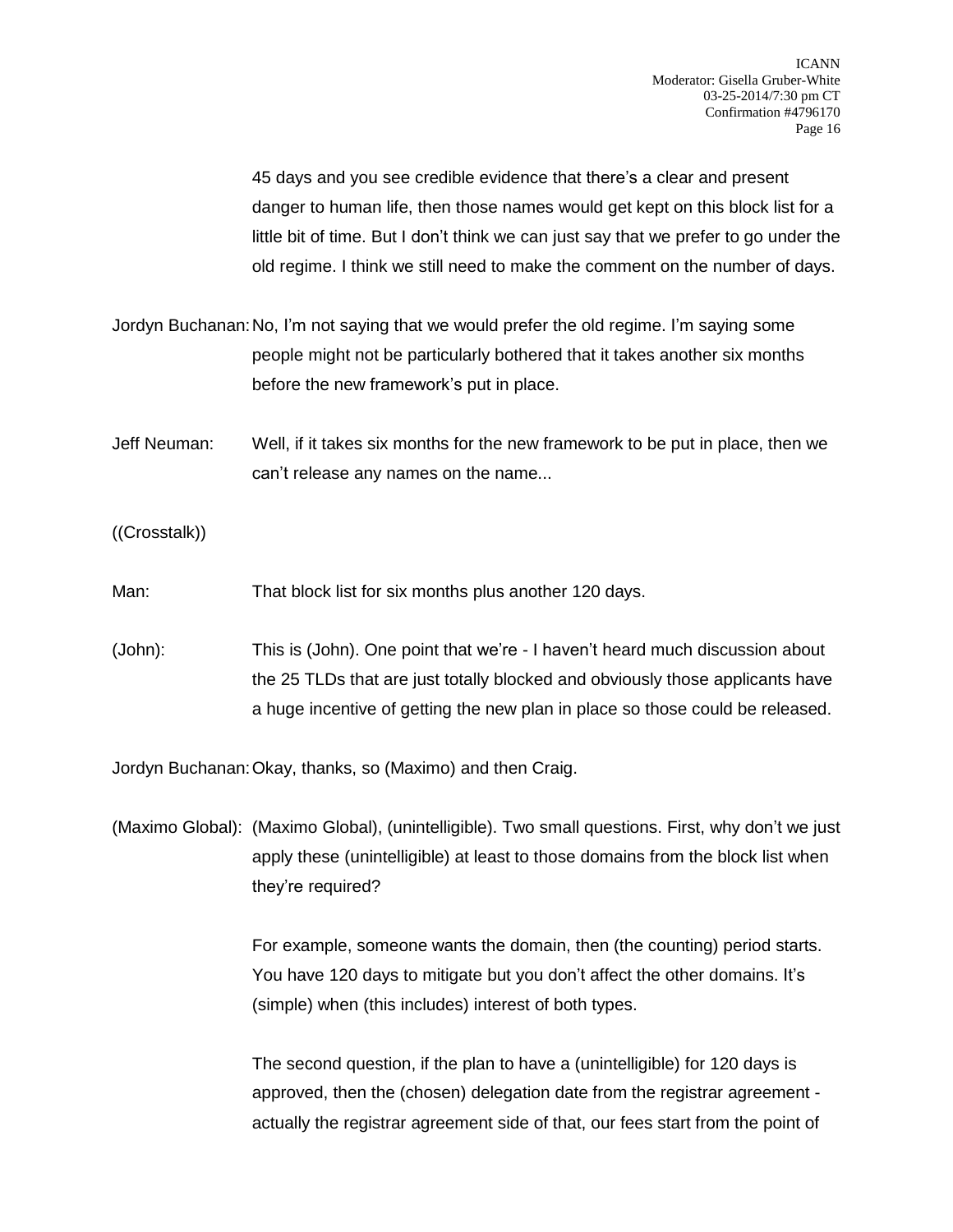delegation date. If you process it in the delegations, then we suggest (a side piece), then that fee is to be paid on the delegation date after 120 days. Thank you.

- Jordyn Buchanan:Thanks (Maximo). So to your first point, it sounds like you're endorsing the proposal that (Rubins) and made to (stick to) using SLD block lists for the controlled interruption period as opposed to using wildcard. Is that correct?
- (Maximo Global): Yes, and we apply it only to particular domain. If nobody wants (anything) from the block list, they (unintelligible) in the special status. If someone goes to use these domains, (unintelligible) for these particular domains and we will, like, mitigate those things.
- Jordyn Buchanan:Okay, so I think you want to respond to that. The two (Jeffs) want to respond to that. I'll start with Jeff Schmidt and then Jeff Neuman and then Craig is still in the queue.
- Jeff Schmidt: Hi folks. Thanks for (hearing me). Jeff Schmidt, JAS. So a question about the wildcard versus the block list, this is, now couple of times and I guess I want a clarification as to, is the rationale for potentially having the option, let's say, to use the block list resource record approach as opposed to the wildcard approach, is that due to a concern with the wildcard, a - some appreciation of continuing use of the block list, or is related to shortening the 120 days? I'd like to understand why that keeps coming up.
- (Maximo Global): The reason for it to come up is our and ability if this plan is implemented, it is our inability to market, to sell domains. In some jurisdictions, the transactions are not final until you give the domain actually.

So, for example, we had auction. We had lots of money. We think that we had loss of money. And then, guys said, "Okay, I will buy at the generic price."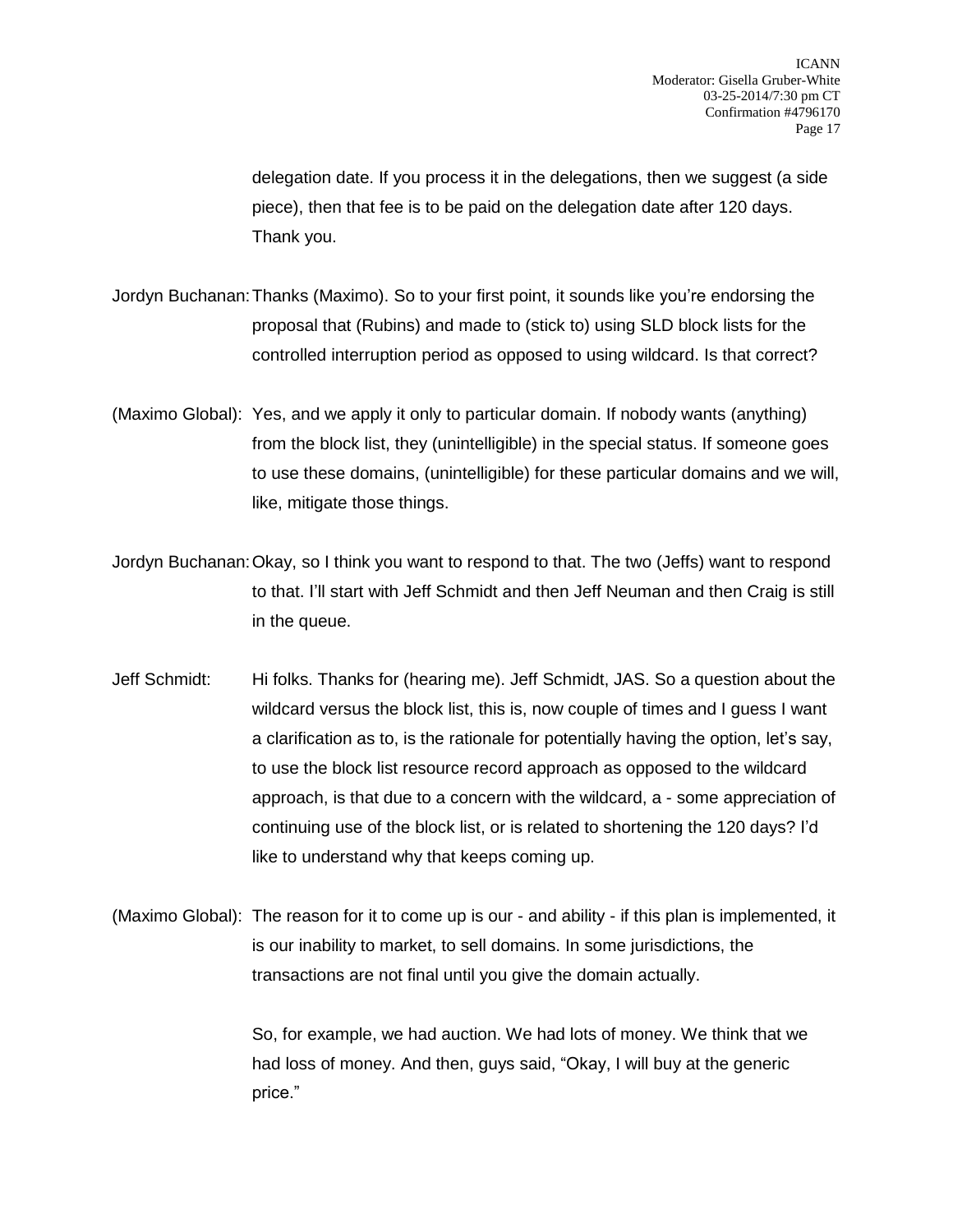The second thing - issue is we - if we want to resolve something - some issue, we can do it as a whole or maybe in part. And what the proposition to deal with each domain separately is that it doesn't stop us from - as a registry (unintelligible) because until we can delegate, we're just a (paper) registry. We're not a real one. We cannot sell, we cannot market. We spent lots of money and what we have? Just spending more money. Thank you.

- Man: So clarification, whatever there is that is related to pulling back the 120 days and being able to operate as opposed to a - I'm trying to understand what it is - technical concern about using a wildcard or whether this is an effort to pull back the 120 days. It sounds like it's an effort to operate sooner.
- (Maximo Global): It's both. Actually, if you say that, that was a (unintelligible) are dangerous, yes. Then we deal with it, these domains when they require it. We don't resolve issues which are highly hypothetical. We - you say that, these domains should pass the (currency time).

Okay, when someone wants to buy it, they start the procedure. They pass the currency (unintelligible). Everybody's happy because they are sure there is no present in clear danger, whatever, this particular domain.

- Man: In the conscious of time and the fact that were running up against the limits of the 25 minutes we're allocated, so we'll have to move through this rarely quickly, so Jeff and - when we respond and then maybe Craig's going to make a comment.
- Jeff Neuman: Yes, on that sorry. This is Jeff Neuman. (Maximo), and that proposal, and I never quite understood it, because it seems to be based on the assumption that the names on the name closing list are actually a danger. And they're not.

There's a- we all have to come to the reality that there's a swag on one way to try to more forward, but there's never been any evidence that any of those names on any of those lists are actually, quote, "dangerous."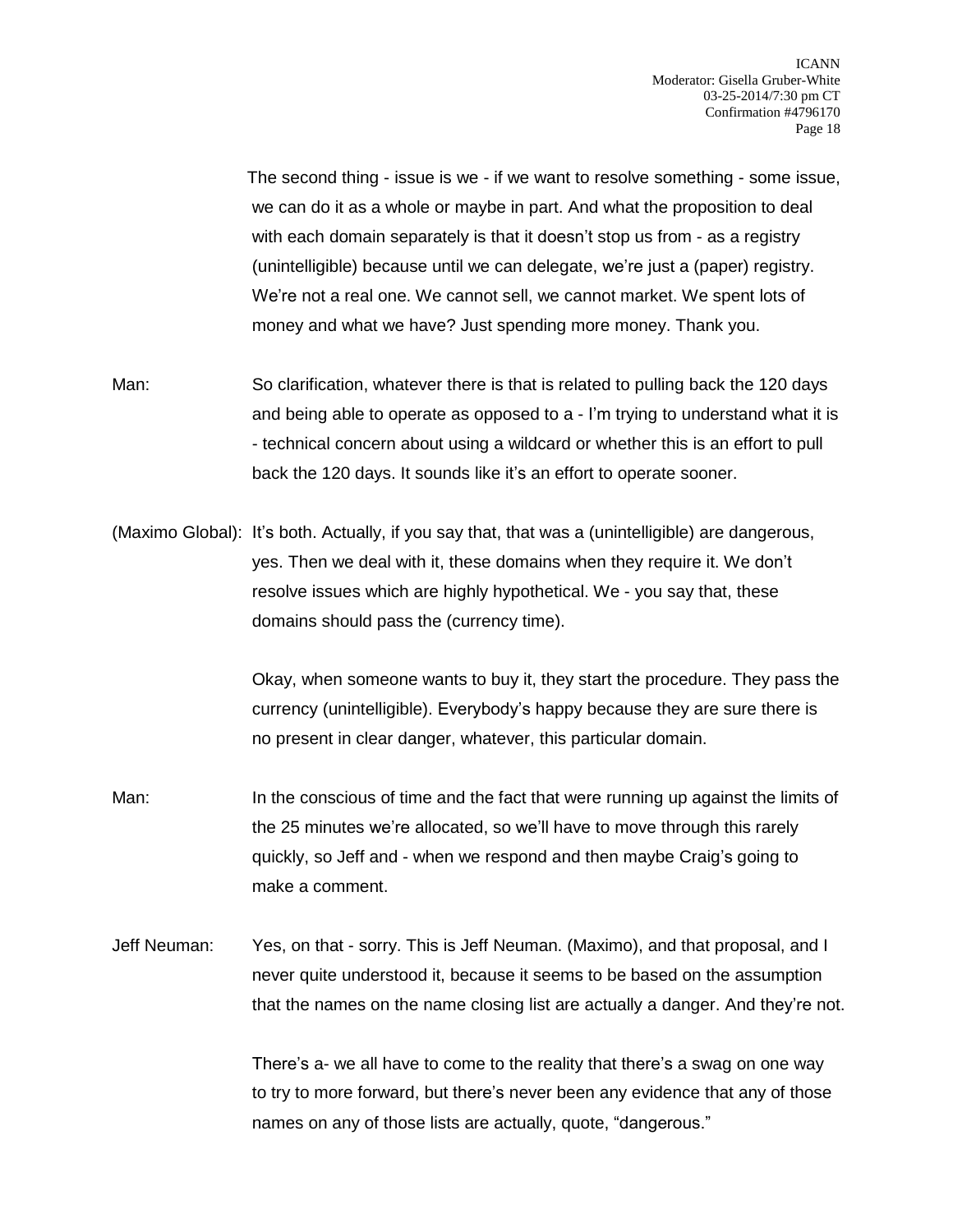So I think starting from that assumption is just a wrong place to start. The names that have been blocked have any sort of relationship to something that may be dangerous are not.

The other thing is, your proposal was, start the name collision from the date that somebody wants it. I'm not sure how you measure somebody wants it or registers. And I think that could actually result in even more delay because after you delegated, is probably the earliest 30 days that you could actually start a meaningful sunrise.

Then another 30 days you could actually ended, really 60 to 90 days that you could end. Chances are, most of those names aren't going to be taken in a sunrise or nobody's going to express an interest in this and you're going to have to wait to general availability which could be, you know, again 60 to 90 days later.

And at that point, you would then, is simply one thing, you would reserve it for 120 days and then you have to keep that (date) registry until someone actually registers one of those names, you always have to have in your technical system some sort of clock running from the date that somebody expresses some sort of interest in that name.

I mean, that's not an easy technical thing to do and it's something that you would always have to keep operating. Someone once that name two years later, you just then do the 120 days? I think we all need to focus. We have these proposals out all over the place.

And I think when we go in with proposals that are all over the place, none of them have any chance of being adopted. I really think we all agree that the 120 days is too long of a period for all these names, whether it's maybe a TLD that's been delegated or whether it's names, no name, clothing list.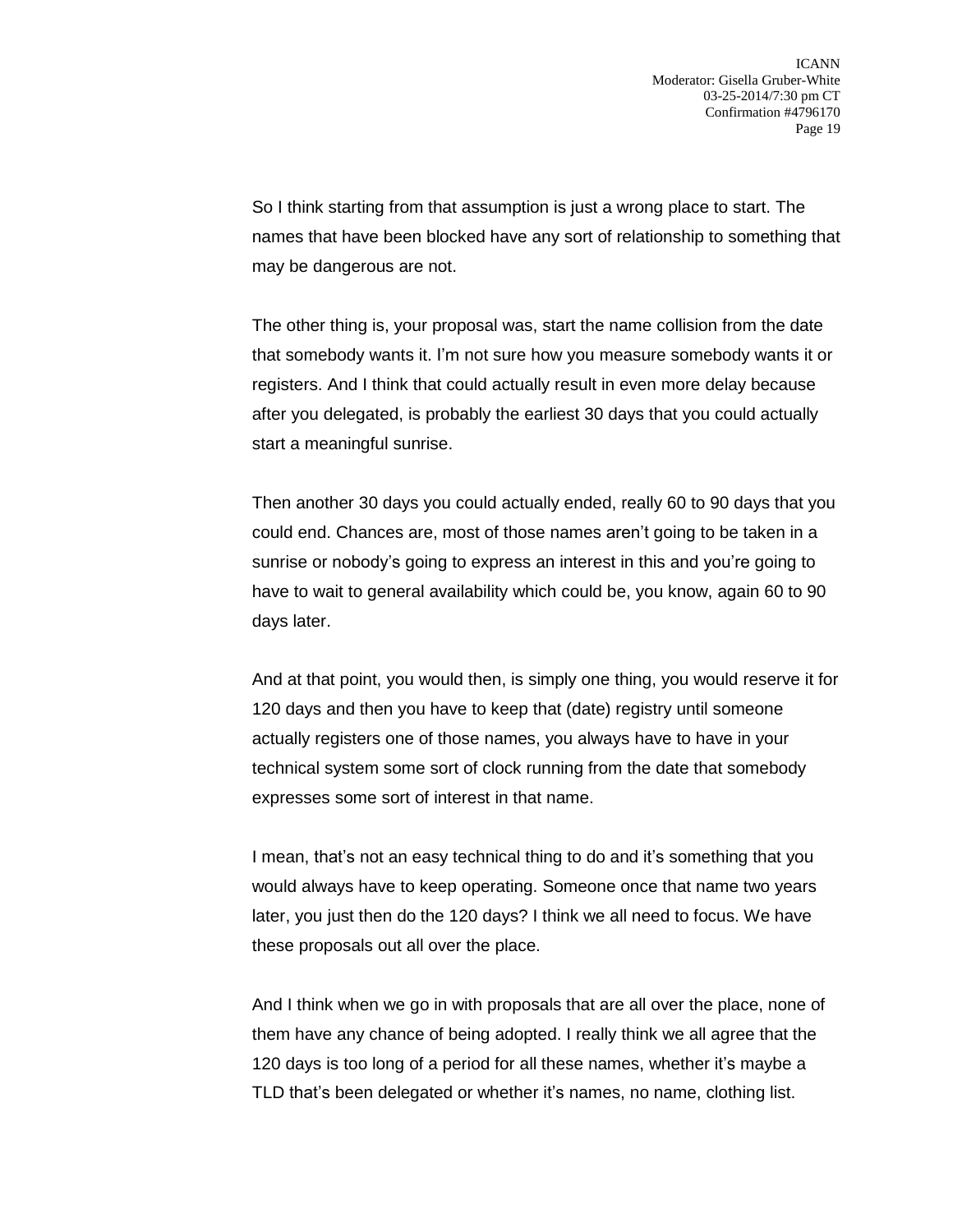I think - I haven't heard any disagreement on that. We need to focus on that as a group. We also need to focus on, no matter what that period as a controlled interruption, even if it ends up being 120 days, that the better solution (here is) for ICANN to delegate all those names basically tomorrow.

I mean, I would love to file an RSTEP tomorrow on dot NYC for all these names and see what the heck happens but I know it's going to get kicked back on a security concern until this whole issue is resolved.

So I think if we focus our requests, if we have so many different requests, it's never going to be adopted and they're just going to go that too was in the report. And the report is a great report but I think the 120 days is too long for any of us.

Jordyn Buchanan:Thanks. So...

| Woman:    | We have a question in the chat room. Are we able to take it?                                                                                                                                                |
|-----------|-------------------------------------------------------------------------------------------------------------------------------------------------------------------------------------------------------------|
| Man:      | (Unintelligible).                                                                                                                                                                                           |
| Woman:    | (Rubins), go ahead.                                                                                                                                                                                         |
| Man:      | Can you hear me?                                                                                                                                                                                            |
| Man:      | Not very well.                                                                                                                                                                                              |
| Woman:    | Kind of.                                                                                                                                                                                                    |
| (Rubins): | So (unintelligible).                                                                                                                                                                                        |
| Man:      | Hopefully you said you're going to put it in the chat because that's the closest<br>thing that anyone came to understanding it. So while you're typing, (Rubins),<br>Craig, do you want to comment briefly? |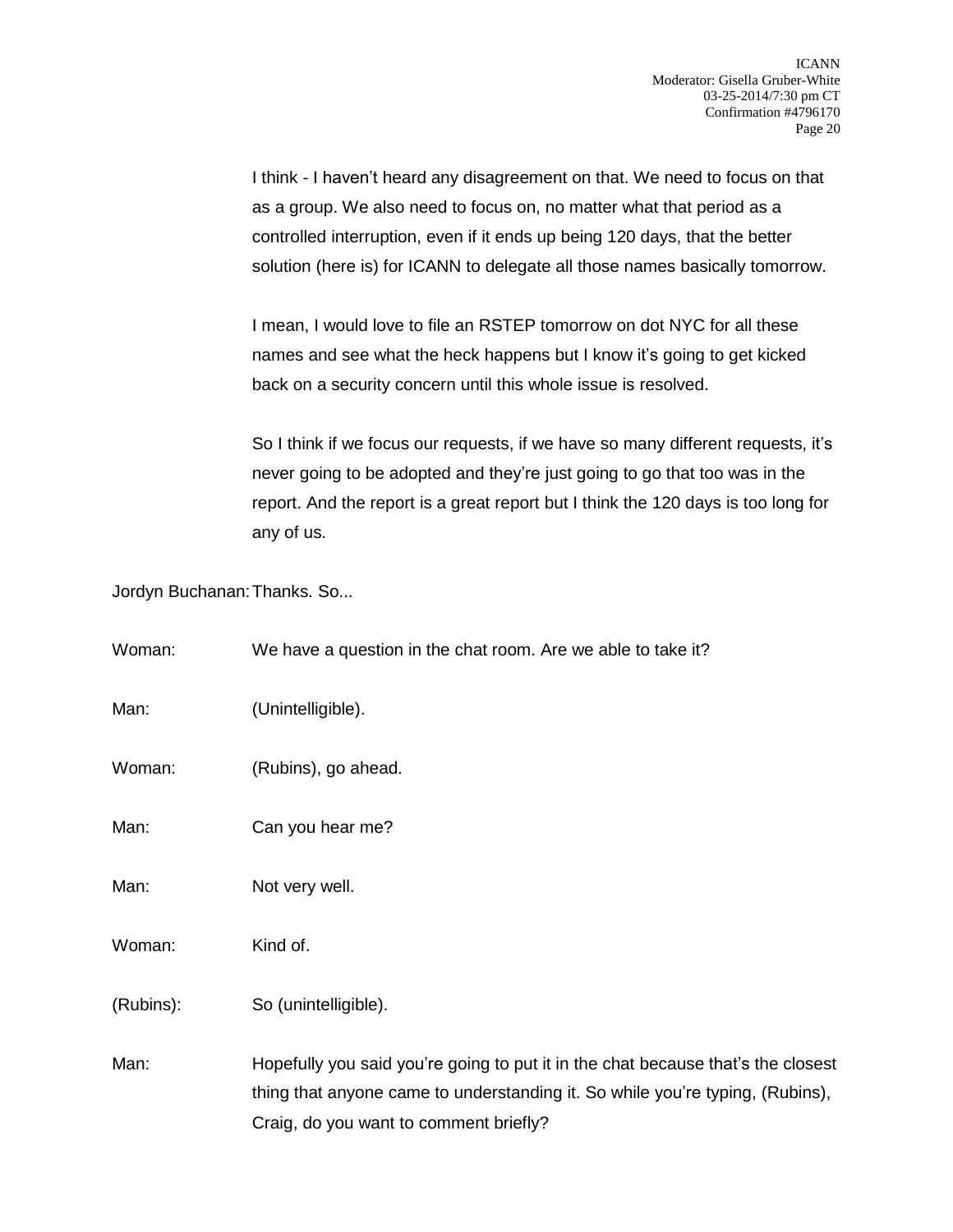ICANN Moderator: Gisella Gruber-White 03-25-2014/7:30 pm CT Confirmation #4796170 Page 21

Craig Schwartz: Yes, Craig Schwartz on (web TLD) registry. I just want to echo all the comments that Jeff just made. I think the focus has to be on getting the 120 day period reduced.

> As the registry that's potentially - that has, you know, 40,000 names on the block list for dot bank and about 7000 of those are real names that we think registrants will seek to have, we need to have a resolution in this and having an ongoing discussion pushes the decision on this into the fall is just not palatable. It's got to get on, you know, in May, June at the very latest. So let's figure out what we need to do and get it done.

Jordyn Buchanan:Thanks Craig. Do we have another comment from the chat yet? (Unintelligible), do you have your own comments?

Man: Yes, I was just going to make the process know because you noted earlier that the public comment periods, the first half is closing (the other ones) now. So I don't know, throw in a (hold) that we're still discussing this. We learned a lot here in Singapore and that will but are all comments here in that reply. Is that not what (unintelligible) you wanted to do?

Jordyn Buchanan:I personally don't like it when other groups rely on the reply periods to make comments because it doesn't allow replies to the comments. I think we can - I think we can fairly - there's a lot - Jeff is absolutely right. There are a lot of ideas out there. I think there're a few sort of core principles that we can articulate and maybe in the reply period, refine them essentially and get to, you know, more proposals.

> One thing that might help us, (Francisco), in particular, is there's a lot of discussion about possibly delegating names earlier, at least the controlled interruption period. And I don't think - we don't understand, and I don't know, maybe staff have an understanding of what the sort of bounds of feasibility are delegating outside of the current process.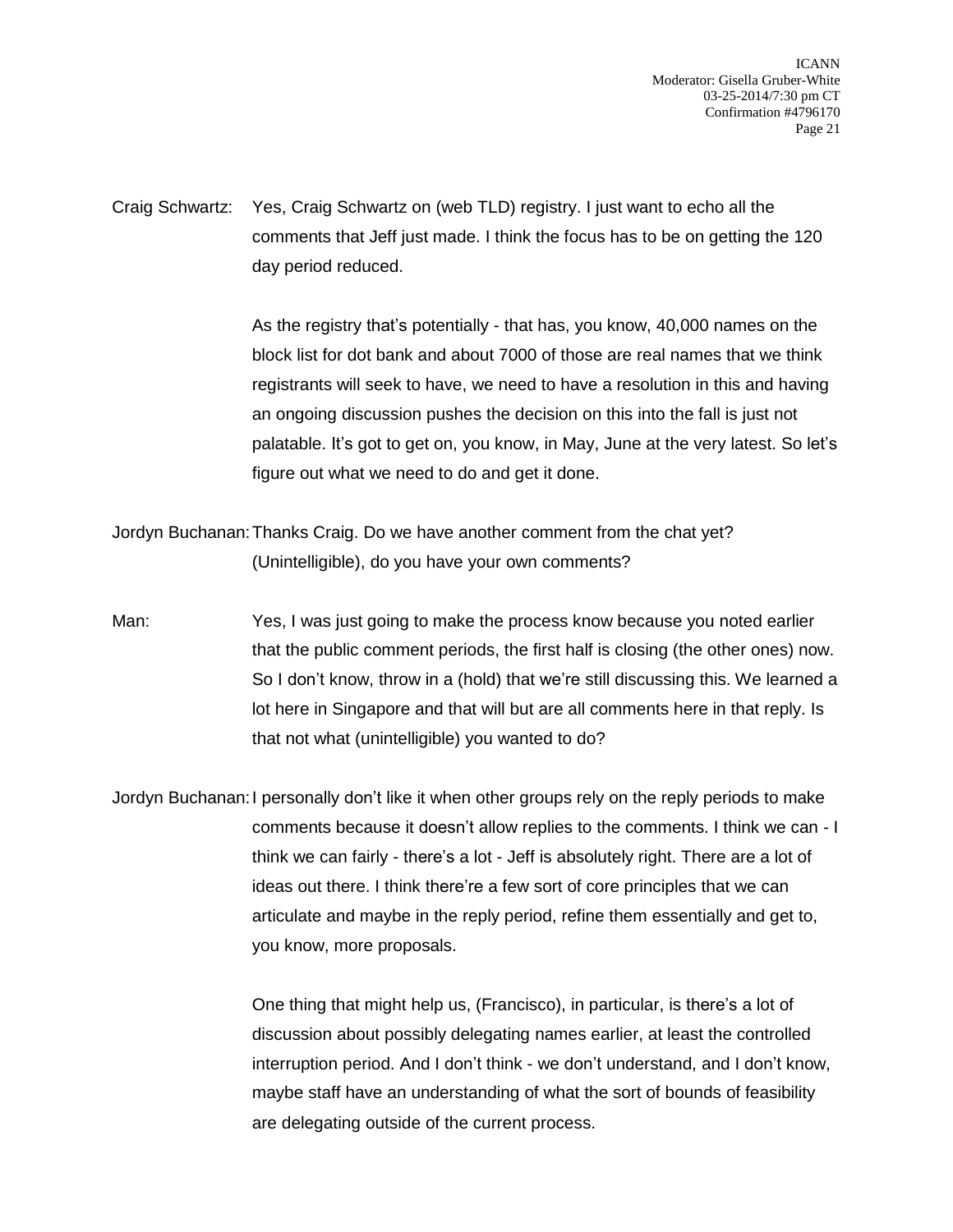Maybe you don't. For example, maybe one constraint on route scaling is the sheer number of entries in the route. Another constraint on route scaling is the rate of change. And they certainly know, at least when SSAC has briefed us in the past, they've been pretty clear that the issue is not the sheer number of entries in the route but ICANN's ability to continue to provide service is the rate of change of the route zone increases.

So, depending on which of those two constraints are the primary driver of route scaling issues, you might opt for putting everything into one (channel) or doing it, you know, if contracts are signed.

So I think it might be helpful, at least, if there's some way for us to get some more information about what degrees of freedom ICANN thinks it has with regards to alternative approaches to delegation. Is there any way that we can engage staff to get more information on that point?

(Francisco): Thank you Jordyn. (Francisco) here. We have (unintelligible) discussions with (IAF) staff this morning to explore this idea. It seems that it will require a change in procedure our policy in the way (Iana) works to delegate TLDs outside of the current process.

> So that may take more time than you would like to be done. And one of the things we have been discussing with some people is perhaps there's a middle ground here to - between - we have applicants which want to have a shorter period than the 120 days (inoculation).

> We want some people that would like to have the controlled interruption to start as soon as possible and we may have some constraints in the (Iana) process to go and (say we'll just stop in the route) without the (end process).

So perhaps there is a middle ground here considering starting the controlled interruption (only after) contracting some mechanics that it's mostly using the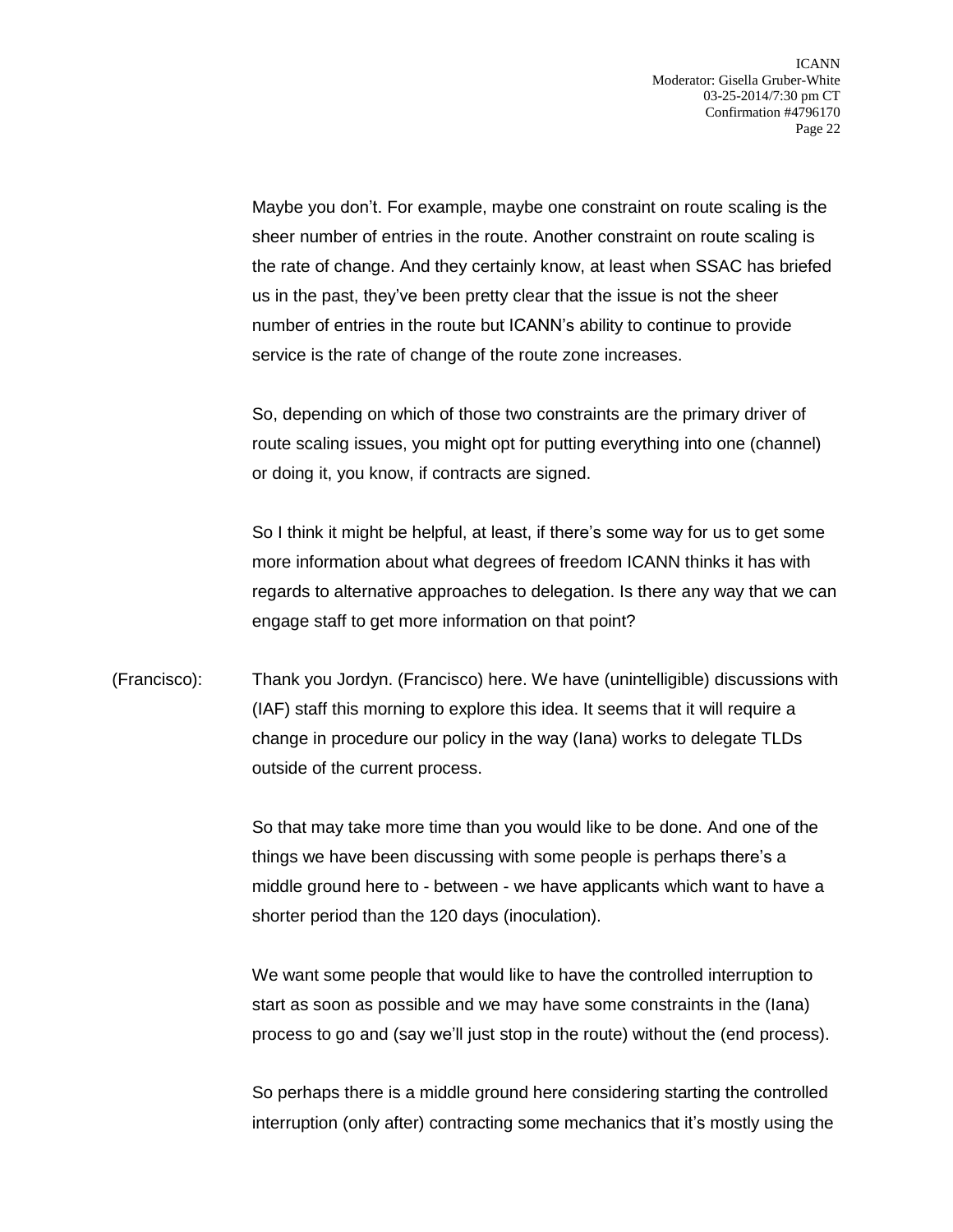(quota) process so we have still a 120 day period which is in parallel with the (other) average of the 120 day period.

And there is less (watching) that is needed in the (Iana) process to proceed to delegation. I cannot say that it will actually work. It's just something that we have been discussing with some people and it seems to be an interesting idea.

Jordyn Buchanan:Thanks (Francisco).

| Woman: | So I know have (Rubins)'s comments. The technical issues and using             |
|--------|--------------------------------------------------------------------------------|
|        | wildcarding, some (DNSX) systems are not able to support wildcarding since     |
|        | some registries would prefer the block list only controlled interruption. That |
|        | would not include the other registries from using the wildcarding, either      |
|        | wildcard only or wildcard plus non-APD domains.                                |

Jeff Schmidt: Thank you (there). Real quick - Jeff Smith. Thanks (Rubins). And actually we look at the (DNSX) sign wildcard issue. You know, it's well understood that there's several (bug user recursive) resolvers that don't deal with signed wildcards correctly.

> We look at that issue. It's actually commented on briefly in our paper. But that's a - if you have additional technical concerns on that, I would invite you to please comment on those. The - again, the issue is understood that if you think we missed something, please don't hesitate to comment on that. It's in the report briefly but again, you think we missed something, please let me know.

Man: All right, so (we're out of time). Thanks for the robust discussion this morning. I think the - I think I heard today enough that we should - we ought to be able to craft some sort of comment that will cover some of the key concerns that NTAG stakeholders have.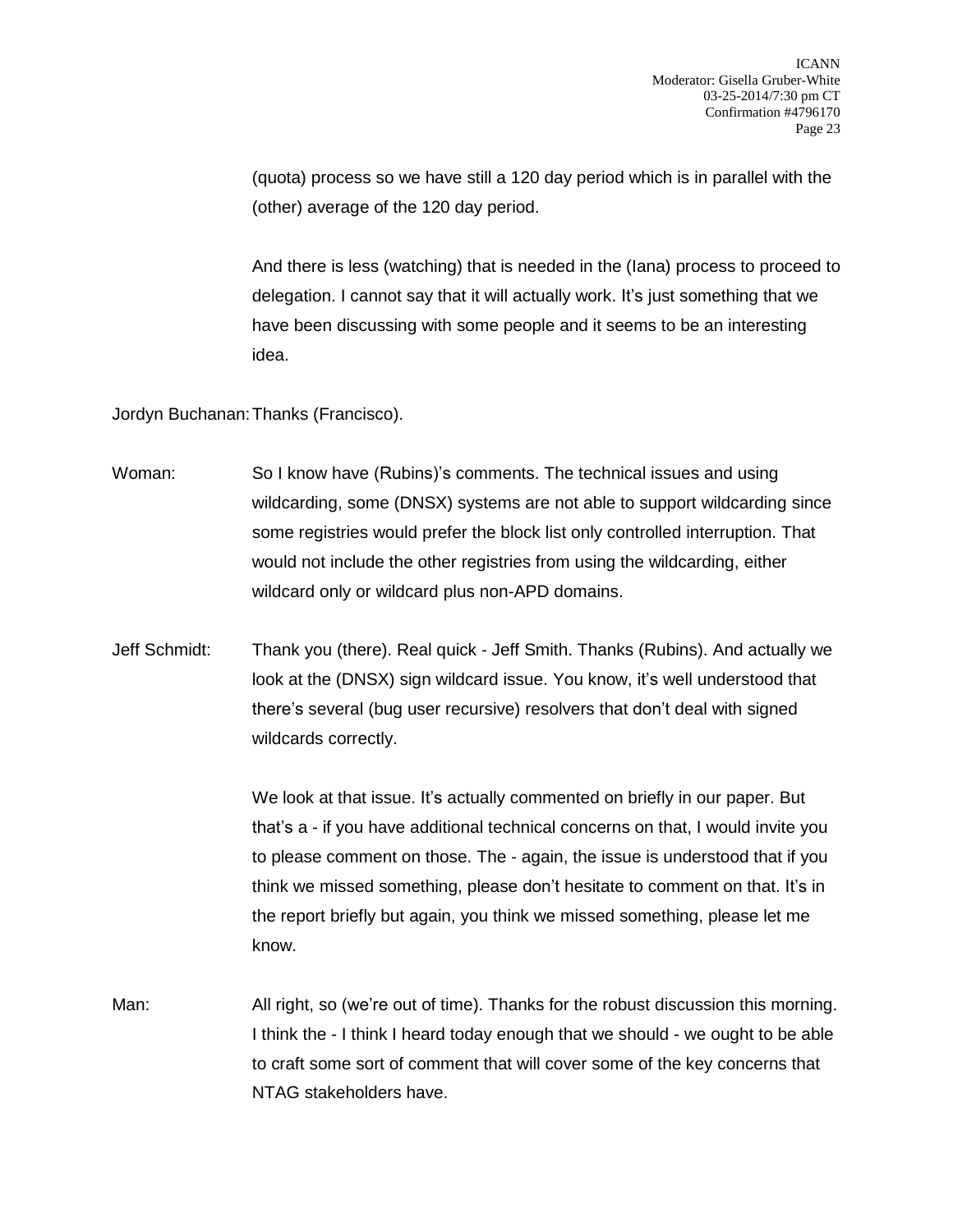And then I know that, in particular, I think Google's planning on collecting some data to maybe cast light on whether quarterly or monthly events actually result in additional traffic to the route which would help understand how long a period of time we need more controlled interruption.

That data won't be in until the reply period, though, since there haven't been yet an end to the quarter since the report was published. So - but we should have some data - hopefully we'll have to do soon to help substantiate that conversation as well, so we can continue to (refine) during the reply period as well.

Woman: Thank you, Jordyn.

Man: This is (Unintelligible) real quick. I respect your point about respecting the reply period, so just flagging out to members that it's six days until this comment period closes so we'll for some language and (put) that on the list.

(Reg): I'm going to turn it over now to (Stephanie DeChanel) for GAC and (Pulse) advisory boards. But I have the next slide please?

(Stephanie DeChanel): Thanks (Reg). This is (Stephanie DeChanel). So I think a lot of applicants on February 5th, breathed a sigh of relief when the GAC category, (one advice was) resolved that the meeting of the NGCP.

> But in the past couple of weeks, we've seen a couple of issues arise that suggests that the issue might still be open for discussion in different forms. First, I want to kind of note a few points that were made during the GAC board meeting yesterday.

The GAC stated that it's still seeking clarification about the implementation of the advice in a number of areas and preparing questions to be included in the communiqué following from this meeting.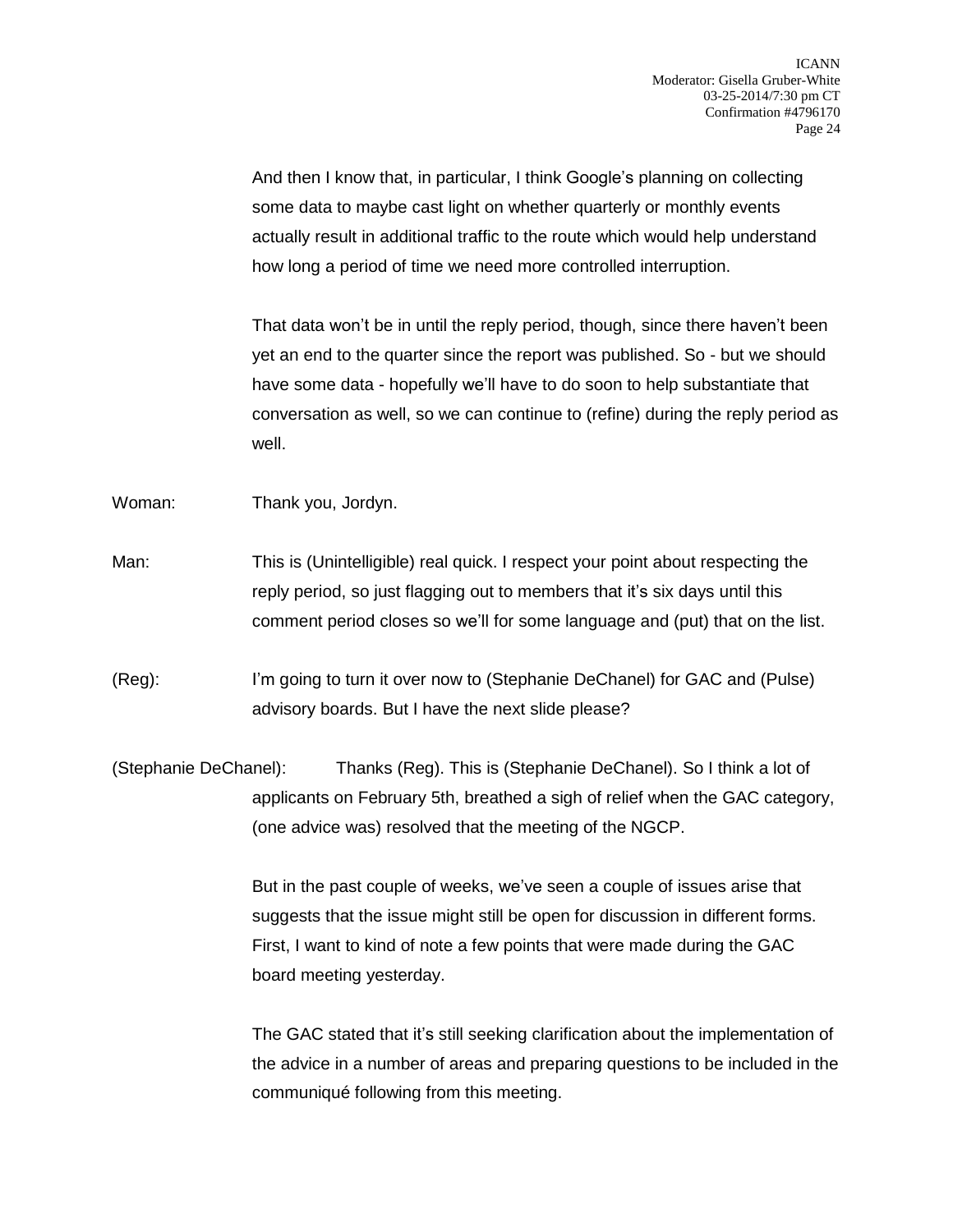Some of the concerns cited there were how - Whois verification, security checks, complaint mechanisms, et cetera, would be handled and how those would be insured in terms of implementation.

There are concerns expressed related to the validation language and how to ensure that the change request would - four category two strings that had proposed they would open up, would be monitored by ICANN.

So I just wanted to put those on the radar and say that we might still have some work to do in terms of addressing those when we see the communiqué from this meeting.

Another thing that we saw just before the meeting with the publication of the policy advisory board proposal that was organized by the ALAC and put forward by ICANN for public comment.

In this expressed concerns regarding the public interest commitment model for the - for handling the GAC category one advice. They expressed concerns and stating that instead, a better proposal would be to establish mandatory advisory boards with rotating membership to address this.

We previously supported the public interest commitment model and think that it was appropriate that it was resolved by ICANN when it was and that the GAC had previously voiced support, so we have a lot of concerns fact that this is being opened again for discussion.

In response to the NTAG let- on the policy advisory board proposal, a few of us met earlier in the week to discuss how the NTAG was to respond to this.

The - I put forward a draft of an NTAG letter responding to the policy advisory proposal that makes a number of notes about our concerns relating to both the substance of the pol- the substance of this and also the process by which it was put forward for public comment.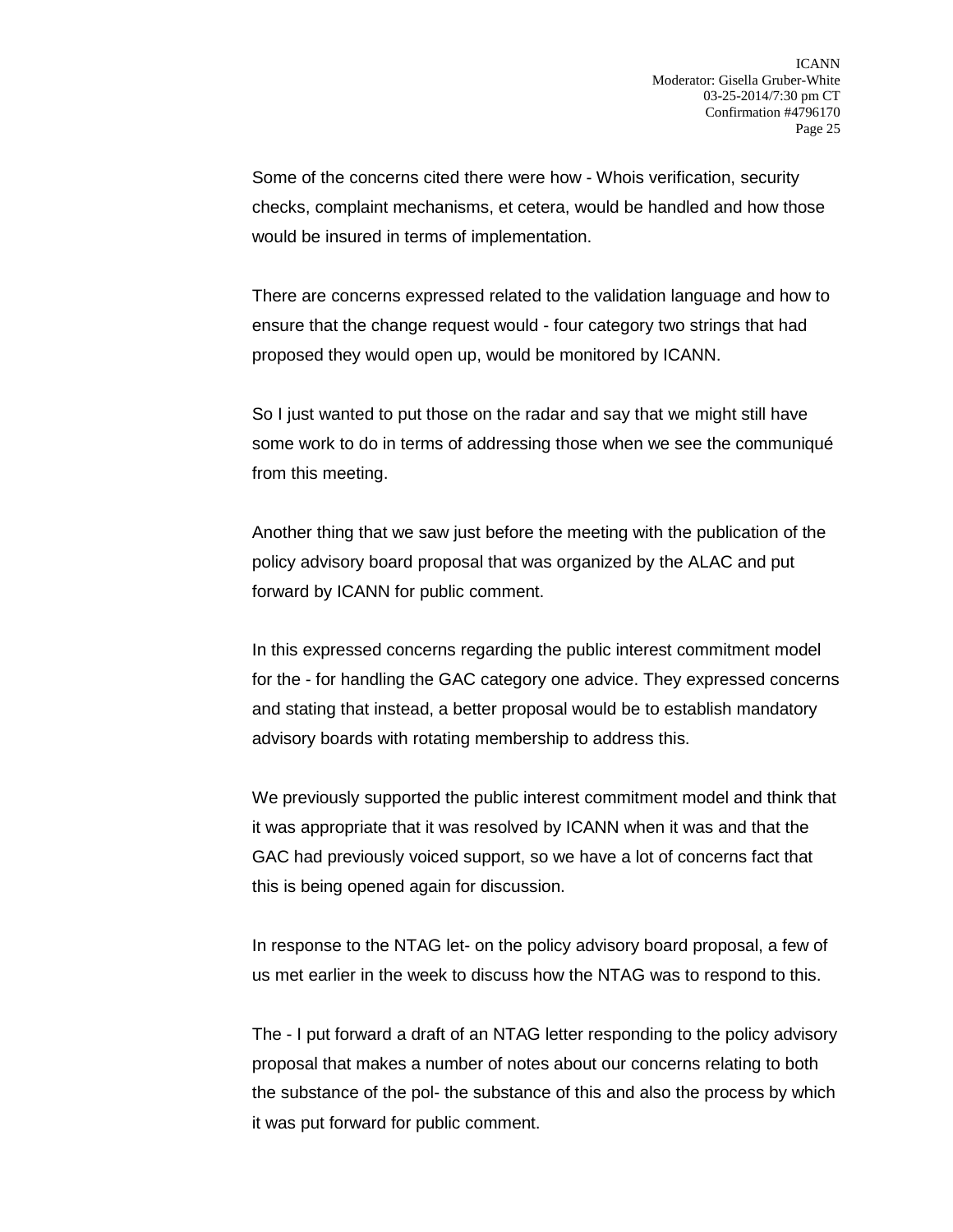Some of the points that the letter raises, in fact, that the public interest commitment model for handling this in already been accepted and resolved by the (NGC) and (stored) by the GAC previously.

The letter also makes reference to previous communications by (Sherene Shalovy) in which the proposal - in which they say that the public interest commitments would be the final actions undertaken by the board on the GAC advice and stated that this policy advisory board had already been considered and rejected by the board.

That a number of the strings that were covered under the category one advice already proceeded to contracting. So to go forward and implement this retroactively would require that either the contracts are breached or that it (applies only to) a remaining subset which would be (equitable) to applicants because it would be pretty different mechanisms for handling GAC advice for those who had already moved forward and those who are still waiting to move forward with their category one strings.

And also that in putting forward the public interest commitment proposal, they were a lot of other expressions of interest from members of the GNSO and more often than not, these were supportive of the proposal, so to put this up for public comments at this instance - at this stage in the process would be inequitable and it would undermine different voices that have been raised in the process.

In terms of next steps on this, we are looking to get feedback from the NTAG as soon as possible, perhaps within the next two days. I think (Jacob) can speak to kind of your time. We have a little bit of time to get this done within the public comment period but it's been noted by the (CFIS) that it would be better to get it out sooner rather than later so that (unintelligible) put forward comments on the letter, expressions of support on a timely basis.